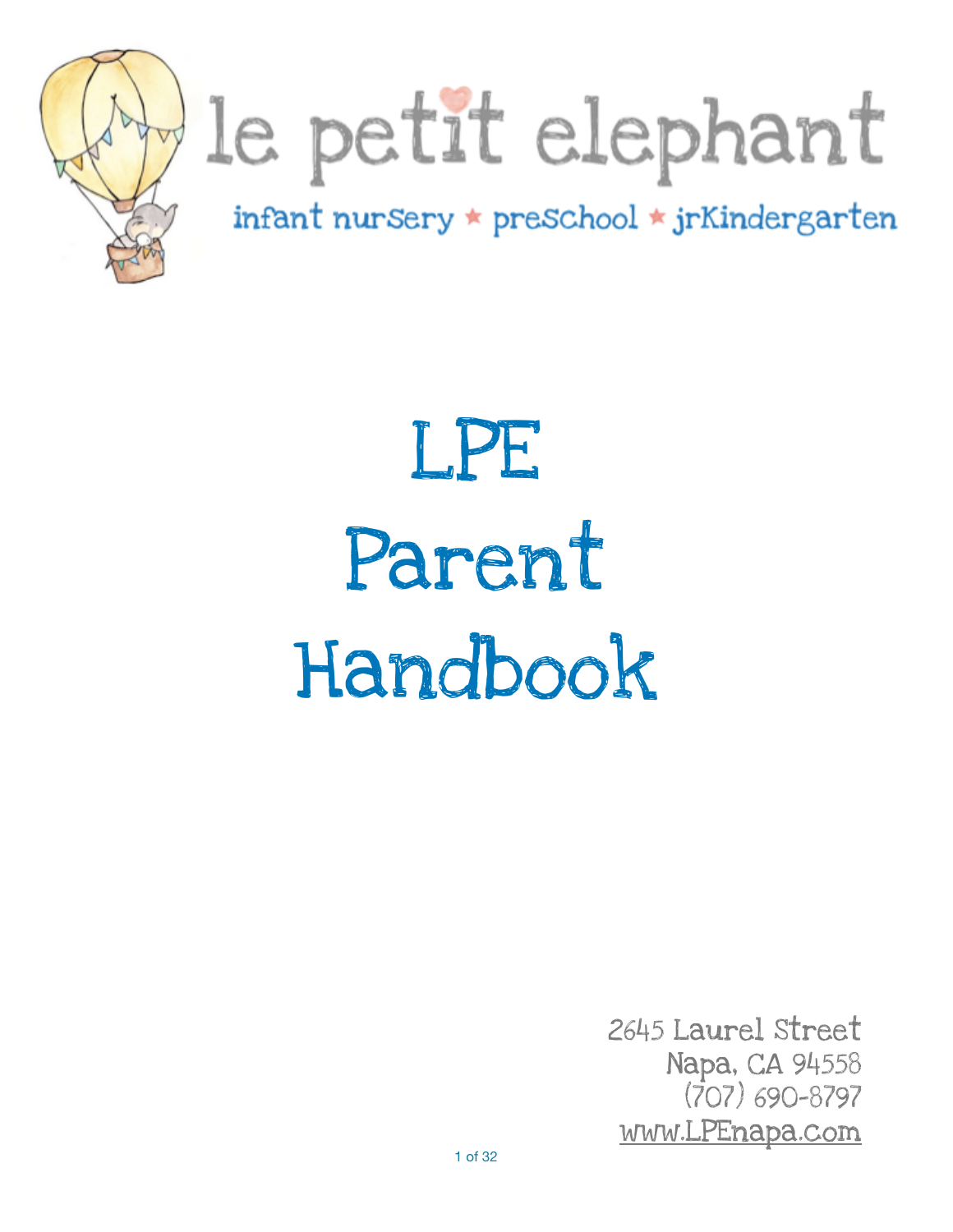# Table of Contents Page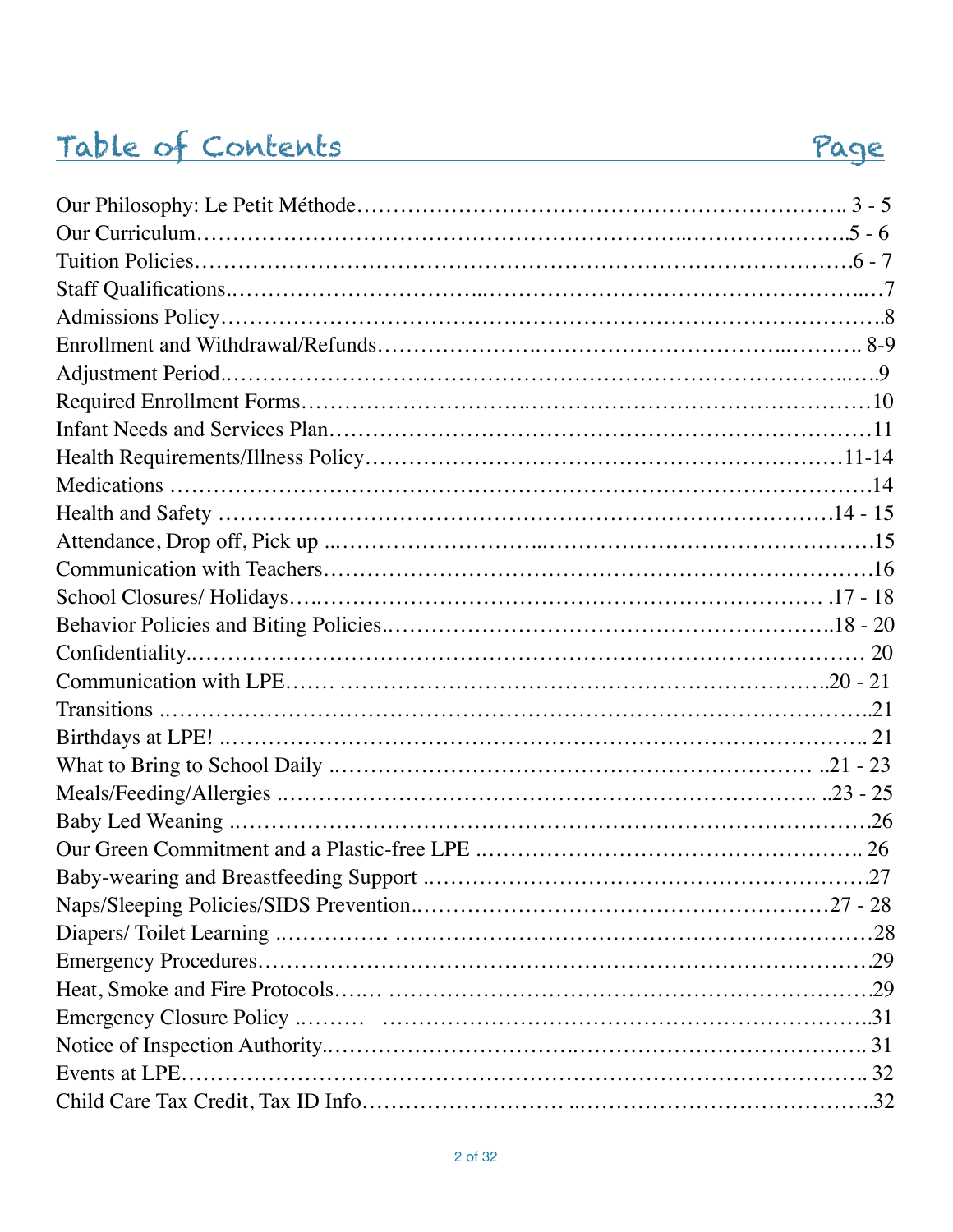# Our Philosophy: Le Petit Méthode

Le Petit Elephant Nursery and Preschool (LPE) is a safe, loving, and nurturing place for children to learn and grow. The ages of 0 - 5 are the most developmentally impressionable years in a child's life, and we recognize that these years should be carefully nurtured and guided to ensure that a child has everything they need to enter preschool, then kindergarten, and finally the world around them.

Infancy (0-24 months) is a sweet and tender time in your child's life. Infants need safe and loving spaces to grow and thrive, and LPE is here to provide your infant with a loving home away from home. When your infant is in our care, we are committed to providing a warm and nurturing environment to meet all of their needs.

Our infant and toddler classrooms, for children from 6 weeks to 36 months, are designed to provide sensory stimulation through individual and group play, spontaneous and planned activities. There is plenty of time for cuddling, reading stories, and playing outdoors. The routine is flexible and can be adapted to your child's needs, although children 12 months and older tend to follow the same routine. LPE is a screen-free center, meaning that children are not exposed to screen-time of any kind while in our care, and we discourage the use of media, tablets, iPhones, TV, etc at home in order to provide continuity of care across all environments for the children.

At LPE, we respond to children's natural cues for hunger, sleep, independent time, and time for physical affection (hugs, cuddles, etc.) We follow each child's individual general schedule on a daily basis, and we make changes as each child's needs adjust as needed. During infancy, a child's needs change so often that we are unable to commit to following a very strict feeding or sleep schedule unless recommended by a doctor with an accompanying note.

Preschool (3-5 years old) is a fun and wonderful time in a child's life during which their job is to learn, play and grow. With these goals in mind, we focus on the **ABC**'s of early development:

**A**cademics - we foster a love of learning and reading in a child-driven, teacher-facilitated curriculum inspired by nature and a healthy, organic lifestyle. Our play-based early education program shows children how fun and rewarding learning can be.

**B**ehavior - we believe that appropriate behavior and learning valuable social skills is a crucial part of a child's education, and it is important to start early. Responsible behavior and good choices are modeled, recognized, and rewarded in a way that will benefit children for the rest of their lives.

Creativity- creativity is a very important measure of intelligence, and innovation is regarded as one of society's most coveted traits (think Google or Apple!). When a child learns to think creatively, it opens up a whole world of possibilities. Children learn best through creative play, and we encourage our children to pretend and use their imaginations.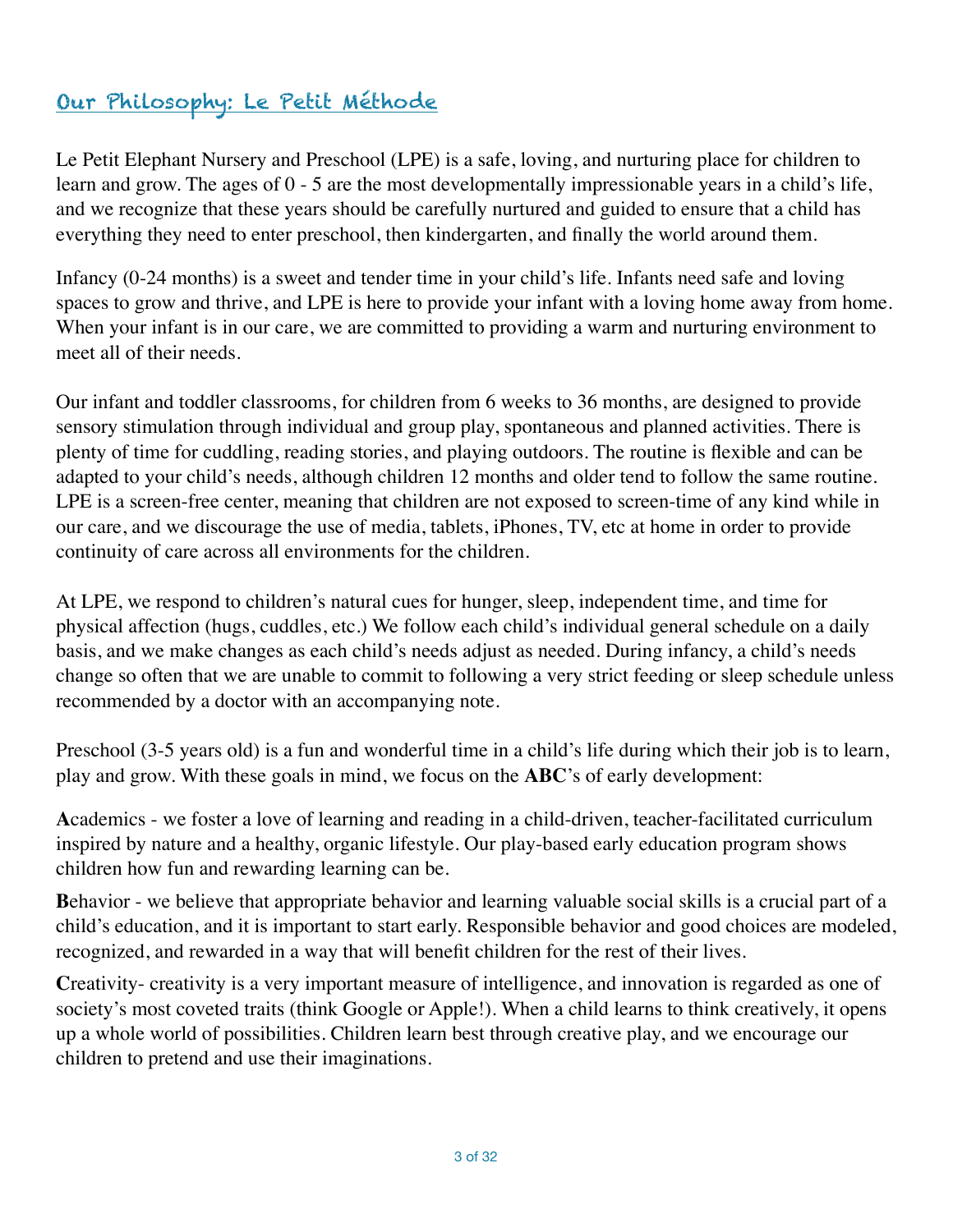Le Petit Elephant promotes an environment where children become independent, confident, lifelong learners with a strong sense of self. We proudly offer a positive, child-centered preschool experience that fosters a love of learning in a nurturing community. We utilize a thoughtful combination of child development strategies from the **Reggio-Emilia** Approach, the **Waldorf** philosophy, and the **RIE**  philosophy, which our Founder has culminated into our unique "**Le Petit Méthode.**"

Our academic programs within Le Petit Méthode are based on the principles of respect, responsibility, and community through exploration and discovery in a supportive and enriching environment based on the interests of the children through a self-guided curriculum. Children are capable of constructing their own learning and they are driven by their interests to understand and know more. It is believed that children form an understanding of themselves and their place in the world through their interactions with others therefore there is a strong focus on social collaboration, working in groups, where each child is an equal participant, having their thoughts and questions valued. The adult is not the giver of knowledge, but rather the children search out the knowledge through their own investigations.

It is also believed that children are communicators and their communication is a process, a way of discovering things, asking questions, and using language as play. Playing with sounds, rhythm, and rhyme; delighting in the process of communicating. These languages, or ways of learning, are all a part of the child and learning and play are not separated. The Le Petit Méthode emphasizes hands-on discovery learning that allows the child to use all their senses and all their "languages" to learn.

At Le Petit Elephant, children are encouraged to use language to investigate and explore, to reflect on their experiences. They are listened to with respect, believing that their questions and observations are an opportunity to learn and search together. It is a process; a continual process, a collaborative process. Rather than the child asking a question and the adult offering the answers, the search is undertaken together.

Our creative programs per Le Petit Méthode consider that during the first years of life children learn best by being immersed in an environment they can learn from through unselfconscious imitation of practical activities and by encouraging free play. This free or fantasy play, in which children act out scenarios of their own creation, helps them to experience many aspects of life more deeply. This creative-based, fantasy play aspect of Le Petit Méthode is a mindful departure from the traditional Montessori philosophy. The toys at our center are made of natural materials such as pine cones, wood, cotton, silk, shells, stones and other objects from nature (some of which the children themselves have collected) are used in play and to beautify the room. The classroom is intended to resemble a home, and generally teachers attempt to include as many simple and natural materials as possible. The tools and toys that are employed in a lesson plan's general activities are also usually sourced from simple, natural materials that are easily enhanced by a child's imagination.

All children are treated with respect at Le Petit Elephant. They are spoken to with kindness, compassion and love. Their struggles are recognized, their efforts are celebrated, and their feelings are validated. Their individual capabilities and needs are taken into account, and they are not placed in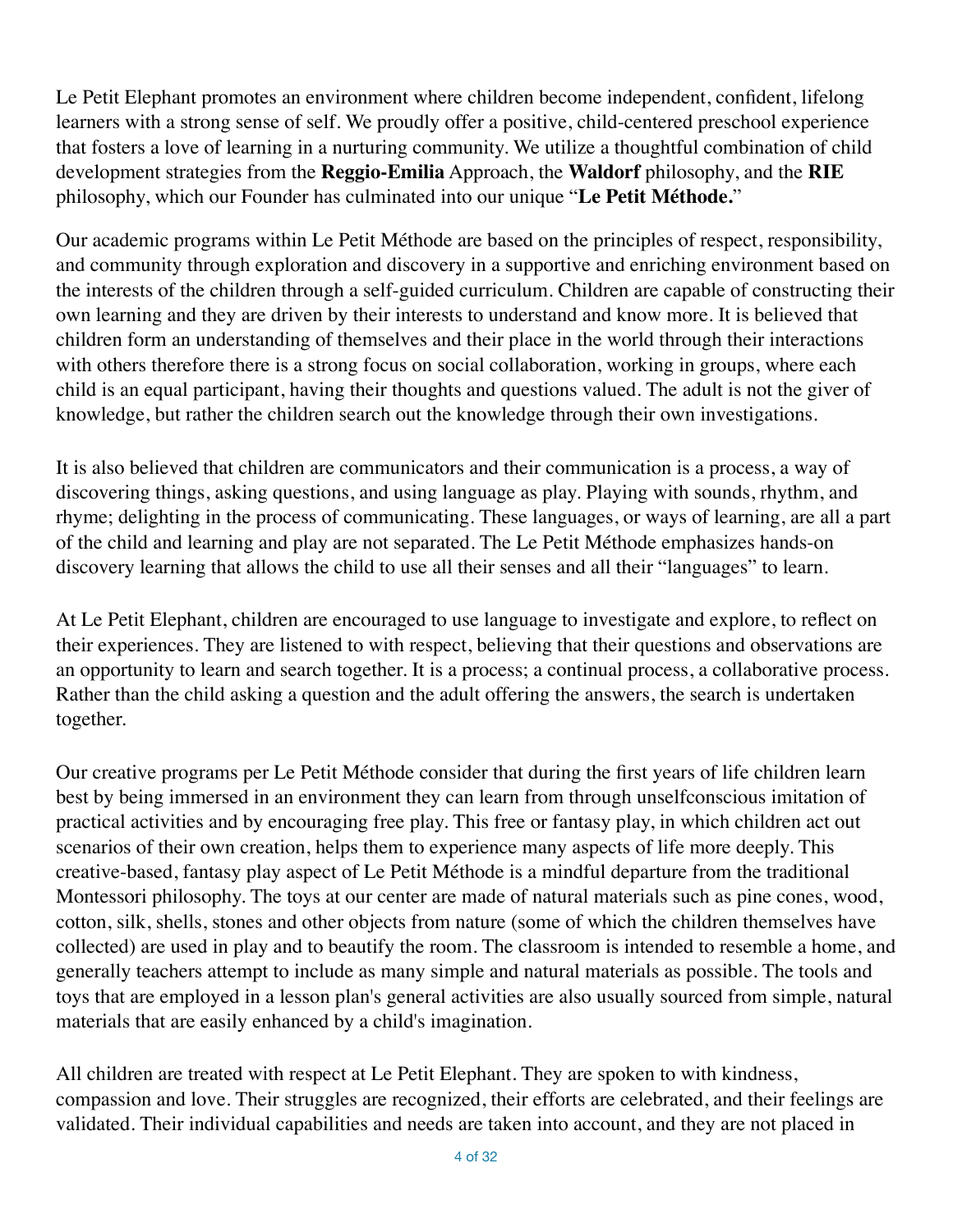physical positions or devices that they cannot get themselves into and out of. They are given the freedom and the encouragement to develop at their own pace, with their teachers cheering them on as they reach their next milestone. Every child is capable, every child is respected.

At Le Petit Elephant, we strive to cultivate in each child:

- Pride in their ability to complete tasks independently
- Creativity in every subject matter (not just art)
- A sense of belonging
- Respect for self and others
- Enthusiasm for learning and exploration
- A love of nature and music
- A passion for reading and story-telling

The policies in this handbook support and protect the values we believe in at Le Petit Elephant Nursery and Preschool.

#### Our Curriculum

We offer a child-centered and developmentally appropriate play-based program for six week old through six-year-old children. We offer Spanish-language immersion in each of our classrooms, as well as music and children's yoga instruction daily.

The teachers use their own experiences, as well as the children's interests, to adapt the curriculum to be unique to each LPE class. Play allows children to learn about the world and themselves. As children play, they learn new skills, develop coping mechanisms, test new ideas, and master their bodies. As children make choices about where to play in the classroom, they are learning a variety of skills. For example, building with blocks promotes material exploration, as well as spatial planning, symbolic representation, dramatic play, and social interactions. In the area of art, teachers emphasize the process rather than the finished product. As children use art materials, they are planning and carrying out a task and also using symbols to represent their ideas.

Every month we choose a few themes of the month for each classroom, and base our reading, exploration, activities, art, and dramatic play on that theme. Our play-based curriculum offers children many opportunities for positive interactions with other children and adults. We treat each child with respect and reinforce his/her value as an individual and as a unique member of the LPE community.

The American Academy of Pediatrics now recommends that parents should read aloud to their children starting in infancy. Research shows that children whose parents read to them get a head start on language skills and literacy. Early exposure to language, whether through reading, talking or even singing, has a profound influence on children's learning through life, and hearing language from a TV isn't the same according to research studies. For young children, the words have to come from a real live human. Reading is big part of our day at Le Petit Elephant Nursery and Preschool. Children are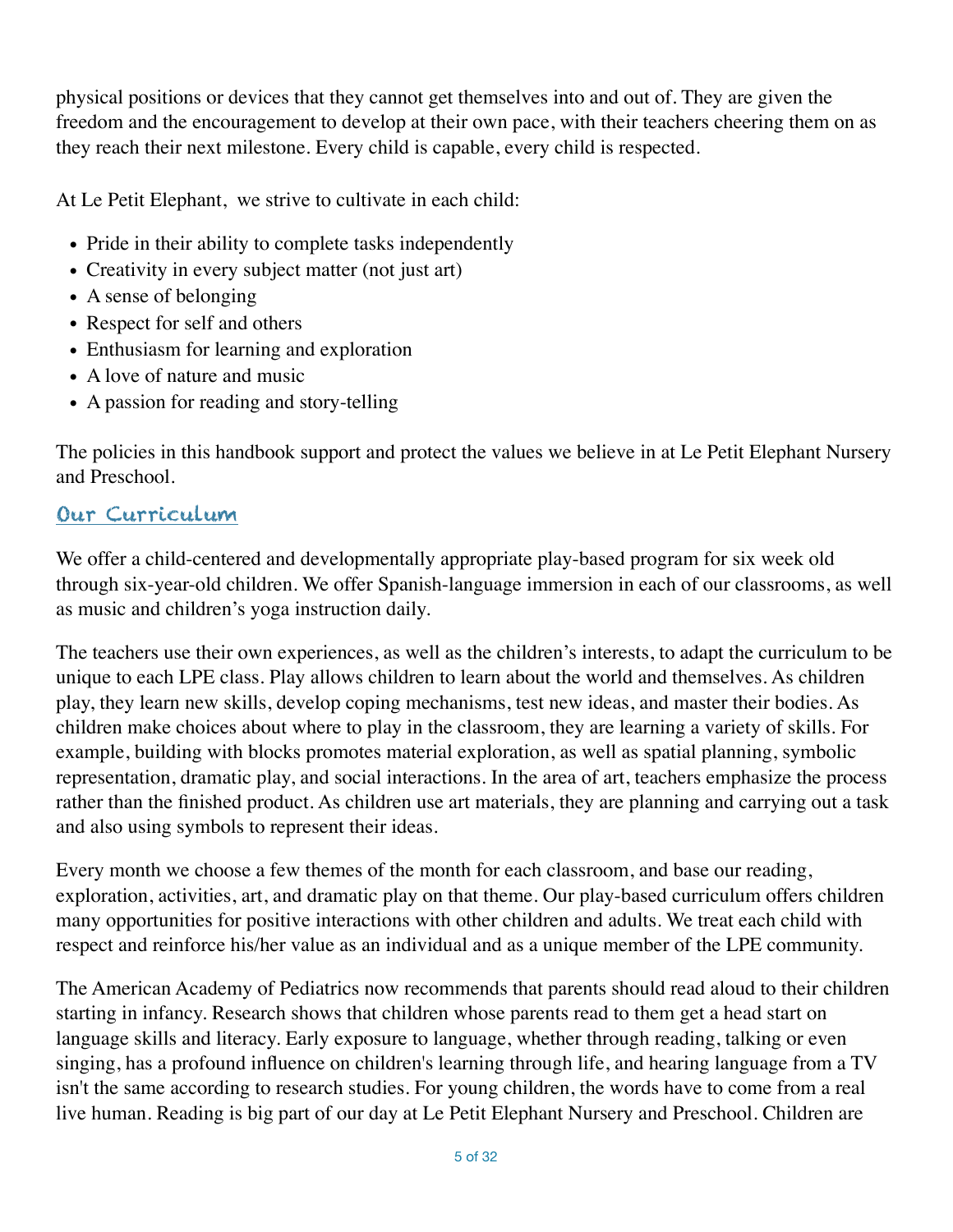read to daily, starting in the infant nursery and all the way through our Pre-K classroom. They are also given free access to the library and reading corner throughout their day and are encouraged to "read" a book with a friend.

#### Tuition Policies

- ☀ Tuition payments for each month are due on the 1st of the month, whether or not your child is in attendance or school is in session. For example, the payment for October is due by October 1st. TuitionExpress autopayments are processed on the 1st of each month. You can pay online via ACH transfer, drop off/mail in a check or have your bank mail a check every month automatically.
- A late fee of \$25.00 will be charged if payment is received after the 1st of the month. ⋇
- ☀ There will be a \$40.00 fee for any returned check.
- ☀ We are a moving toward a paperless tuition payment system, and ask that parents sign up for AutoPay or manual online payments on our tuition platform "Tuition Express". In special circumstances, tuition payments may be mailed or submitted in person to the office via cash, check or cashier's check. Please make checks payable to "Le Petit Elephant".
- ⋇ The tuition payment for the first month must be made at the time of registration.
- ☀ Sibling Discount: The oldest sibling receives a 10% tuition discount.
- **If tuition is not paid in full by the 10th of the month, the student will not be permitted to attend** the following month until all tuition and fees have been received.
- ☀ LPE reserves the right to terminate enrollment should an account become more than 30 days overdue. Being asked to leave, due to nonpayment of tuition, does not relieve you of your financial obligation for services already rendered. If you are asked to leave due to non-payment of tuition your spot to return is not guaranteed, as enrollment is on a first come basis.
- ⋇ A wait list is maintained, and should a space become available, you will be notified. To add your child's name to the wait list, a \$100 non-refundable wait-list application fee will be due. As a current LPE parent, if you would like to place a sibling on our waitlist, simply email Milli to be added free of charge. Siblings are giving priority registration in our programs.
- **An initial registration fee of \$50 is due upon enrollment. A subsequent yearly re-registration fee** of \$50 is due every July 1st. We operate on a year-round academic calendar.
- An initial materials and supplies fee of \$300 is due upon enrollment. A subsequent yearly ⋇ materials and supplies fee of \$300 is due every July 1st.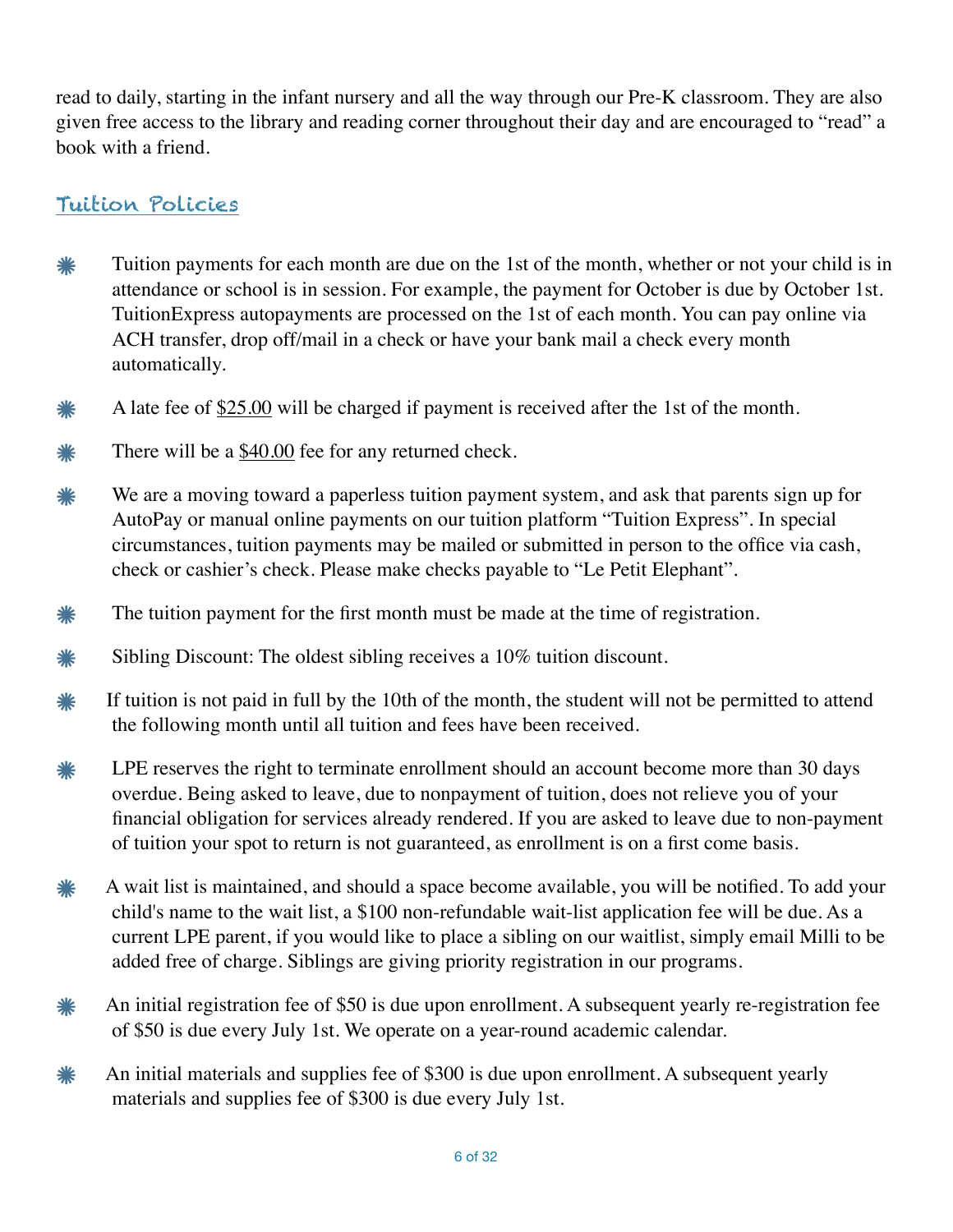Any schedule change requests must be submitted in writing to the Director, and are subject to ⋇ availability. A \$50 fee will be charged for any schedule changes at the request of the family. A new Admissions Agreement will need to be signed in order to change your schedule as well.

#### Tuition Increase

In the event of a tuition increase, you will be notified in writing 30 days in advance.

# Vacation Policy

Le Petit Elephant Nursery and Preschool is a year round program and is not able to offer vacation credits. Whenever possible, please provide 2-weeks notice before your child's planned absence. Please refer to the CDC's policies on travel for unvaccinated persons (children) for instructions on quarantine periods and Covid test requirements after travel before returning to group care.

# Absence or Illness

Le Petit Elephant is not able to offer tuition credit for absence, vacation, quarantine or illness.

# Staff Qualifications

All Le Petit Elephant teachers meet or exceed the State of California Department of Social Services licensing requirements. All of the lead teachers have completed required coursework in early childhood education. All of the staff have experience working with young children in a supervised program. In addition, our staff members truly love and understand child development and our play-based philosophy.

Our Founder has her Masters degree in Developmental Psychology from Columbia University's Graduate School of Education, her Bachelors Degree in Child Development from UC San Diego, her Directors Permit from the State of California, is a child behavior specialist, and is a former Adjunct Professor of Psychology at Napa Valley College.

# Substitute Teachers at LPE

Occasionally, our teachers might call out sick, need to come in late/go home early, request a day off or schedule a well-deserved vacation. During these times, LPE will provide a substitute or fill-in LPE teacher for that classroom. We often try to place a teacher that has often worked in that classroom because it makes it much easier on staff and children. Please note that you can read about any of our teachers on our website's Our Staff page. We thank you for your patience and understanding during these times, as these changes do happen last minute sometimes. And we will do our best to give you this information as it comes up if it's going to be for an extended period. Please don't hesitate to introduce yourself to the teacher if you are not familiar with them, and we will encourage them to do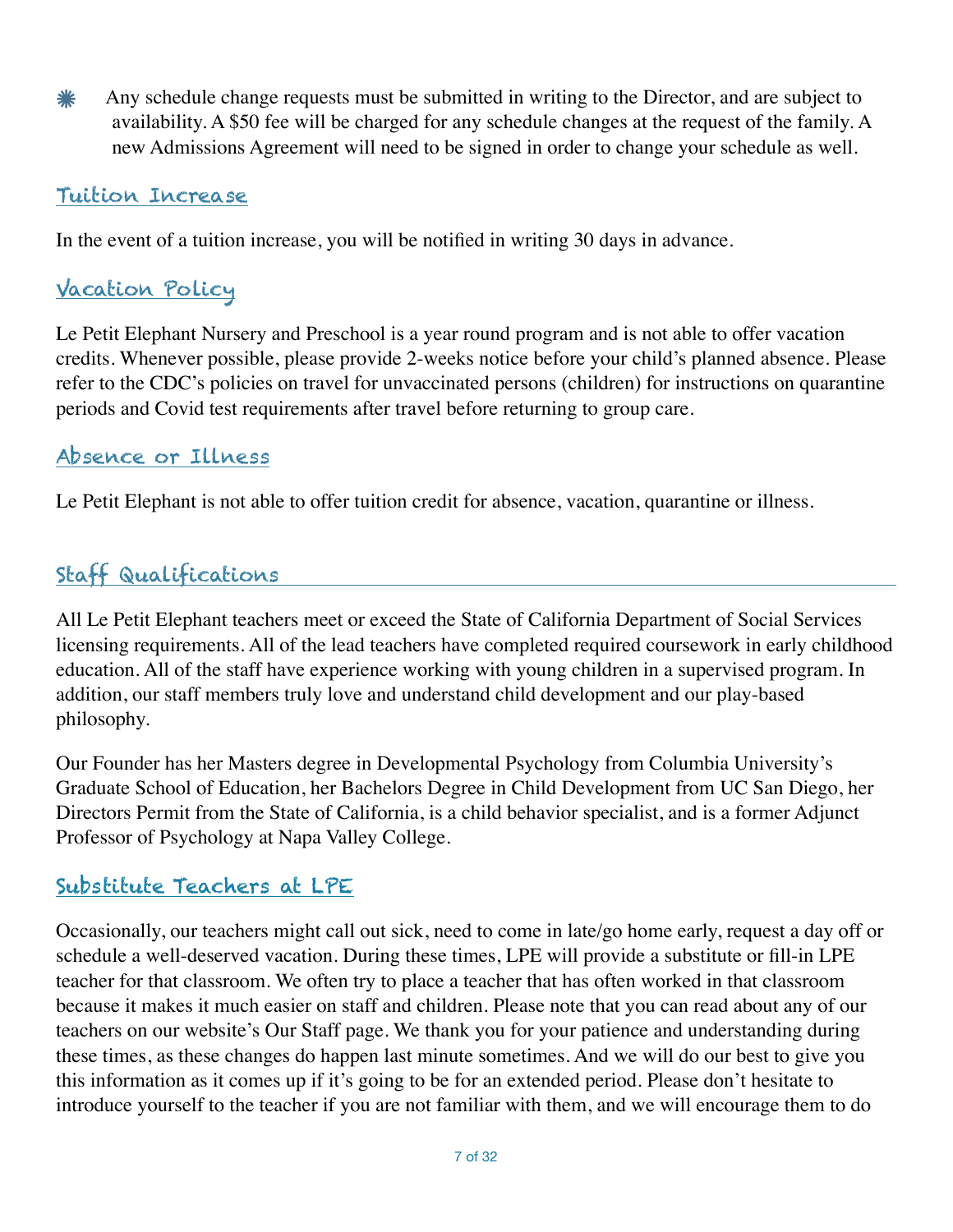the same as they are acclimating to the classroom, children, schedule, routine and needs of the classroom. Thank you again for your help in this!

# Nondiscriminatory Admissions Policy

Le Petit Elephant admits students of any race, color, religion, and national and ethnic origin to all rights, privileges, programs, and activities and does not discriminate in administration of its educational and admission policies. There is no entrance exam. Center tours are your first step toward enrollment as they allow you to observe the program and ask any questions you may have prior to enrolling. If parents have any major educational, social, or developmental concerns about their child entering LPE, parents need to discuss these concerns with the director before the child's first day of class. It is important that a positive and appropriate learning environment be established for each child. In an effort to create the best fit for your child and family, LPE reserves the right to place children in classes by age, gender, and developmental level. LPE does not discriminate in administration of its educational and admission policies.

# Procedures for Enrollment and Withdrawal

Prior to enrollment, all parents are invited to schedule a visit and observe the school. After the initial meeting, a date and time is arranged for the parent(s) and child to observe the classroom. At this time, the director conducts an interview with the parent(s). This interview provides an opportunity for the parent(s) to gain valuable information about the school and it's philosophies as well as for the Director to gain important information about the child, and their health, disposition, likes and dislikes and emotional disposition. This enables the Director to assess how Le Petit Elephant Nursery and Preschool can best meet the family's and child's needs. During Covid, all engagements prior to enrollment will be virtual in order to keep everyone in our facility safe.

#### Enrollment:

- Applications are considered based on the program's availability.
- Enrollment is open to any student provided we can meet the needs of that child and the family.
- A wait list is maintained, and should a space become available, you will be notified. The waitlist fee is \$100 and is non-refundable and is not applied to tuition upon enrollment.
- Class placement may be made on the basis of age and gender (in order to maintain a reasonable balance of boys and girls in each class).
- Enrollment contracts are from the date of enrollment through the end of the academic school year, as outlined in the Admissions Agreement. Once you enroll your child at LPE, we plan to have your child in our care until they are promoted to Kindergarten!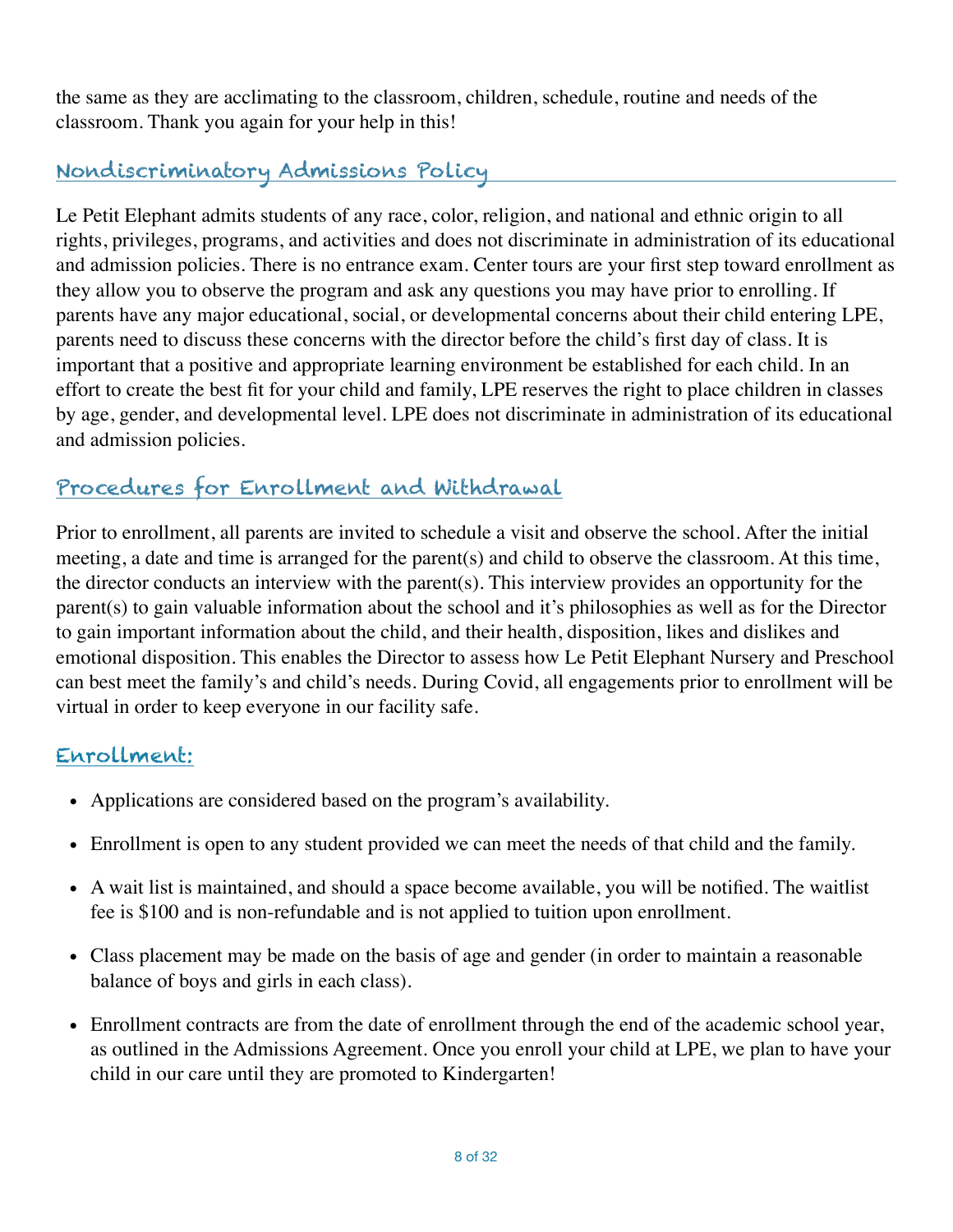# Withdrawal:

- If a parent/family decides to withdraw their child from the program for any reason, 3 months written notice is required. We will do our best to fill the child's spot as soon as possible, and the family's financial obligation will end once their child's spot has been filled or 3 months is up, whichever comes first.
- During the time that Covid19 remains a threat to the population of children we serve at LPE, we will not be able to enroll or continue the enrollment of children with a sibling at a different childcare, as we cannot control the health practices and policies of another childcare provider. It remains our most crucial goal during this time to keep the children in our care safe and healthy.
- We ask that your child's last day fall on the Friday of their last week, in order to allow consistency with our staff schedules.
- If a child is withdrawn, there will be no refund after monthly tuition has been paid.
- The registration fee, materials fee and tuition are not refundable.

PLEASE NOTE: On occasion, a program is not an optimal fit for a child or family. LPE is a school that will make every effort to work collaboratively with families to resolve any challenges that arise. Additional resources may need to be used to support a child's success in the school environment. If, after all reasonable efforts are exhausted, and a problem cannot be resolved, LPE reserves the right to dismiss a child from the program.

# Refunds

For any behavior of the child which, in the sole judgment of Le Petit Elephant Nursery and Preschool, presents a risk of harm to other children or adults, or for any behavior of a parent or guardian, which in the sole judgment of Le Petit Elephant Nursery and Preschool, presents a risk of harm to persons or a risk of disruption of school operations, a child may be dismissed without prior notice. If this occurs, any unused prepaid fees will be refunded within forty-eight (48) hours.

# Adjustment Period

- What is normal: It is normal for your child to have some fears and misgivings about being away from you. Children, like adults, need time to get used to new situations. Try to prepare your child for the changes as far in advanced as possible. Discuss their new school at home, talk about any concerns your child might have. Talk about some of the new people your child will meet and the new things your child will do. If you are enthusiastic, soon your child will be too!
- First Experience: If this is the first time your child has been separated from you, it is natural for ☀ him/her to be hesitant. A cheerful good-bye kiss, a smile, and a reassuring word that you will be back after work is all you need to do. Our caring staff will take it from there. **Please do not**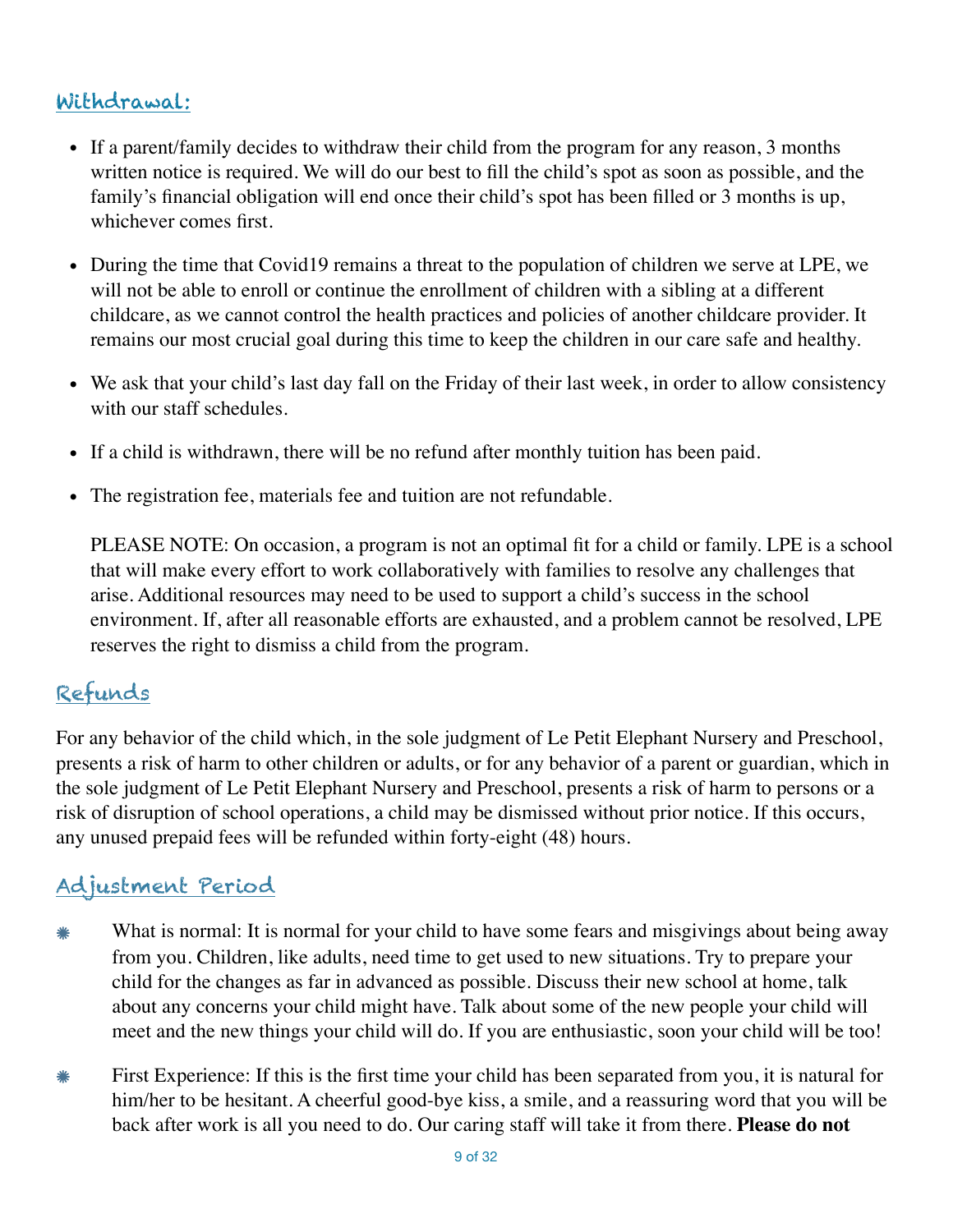**sneak away when your child is not looking.** Usually a child will settle down shortly after you leave.

- Drop-Offs: When you drop your child off to their class each morning, and until they become comfortable in their new environment, we recommend leaving within 2-3 minutes of your arrival. A quick kiss, "I love you, and I will pick you up after snack/nap/outside time, bye honey!" and a swift departure will help your child adjust more quickly. The longer you stay during drop off, the longer it takes your child to settle in and start to play after you leave.
- Big Moves: If your family and your child has just moved to Napa from another country/state/ city, we advise an adjustment period at your new home first for at least 1-2 weeks before starting attendance at LPE. Moves can be quite difficult for children, and starting a new school is always an additional adjustment so we recommend doing the transitions one at a time to ensure their successful transition to into their classroom at LPE. Please don't hesitate to contact us to come up with a plan that will work for your family.
- What to do once you leave: Please feel free to text the school when you arrive at work. Chances are that your child will be busy happily playing and you can relax and concentrate on your work.
- Our school phone number is 707-690-8797 and our email is MissMilli@LPEnapa.com. Please feel free to text or e-mail us at anytime with questions or concerns. We will try to reply promptly. Please note that we are not always able to attend to phone calls or voicemails right away, so it's best to text or email us with questions.

### Required Forms for Enrollment

These forms must be on file before a child attends our center:

- 1. Child Questionnaire
- 2. Copy of Birth Certificate
- 3. I.D. Emergency (LIC 700) \* Please document allergies and medical problems on the back. In the event of an emergency, this information is critical.
- 4. Physician's Report (LIC 701)
- 5. Pre-admission Health History Parent's Report (LIC 702)
- 6. Parent Handbook Acknowledgement
- 7. Admissions Agreement
- 8. Sunscreen Release
- 9. Photo Release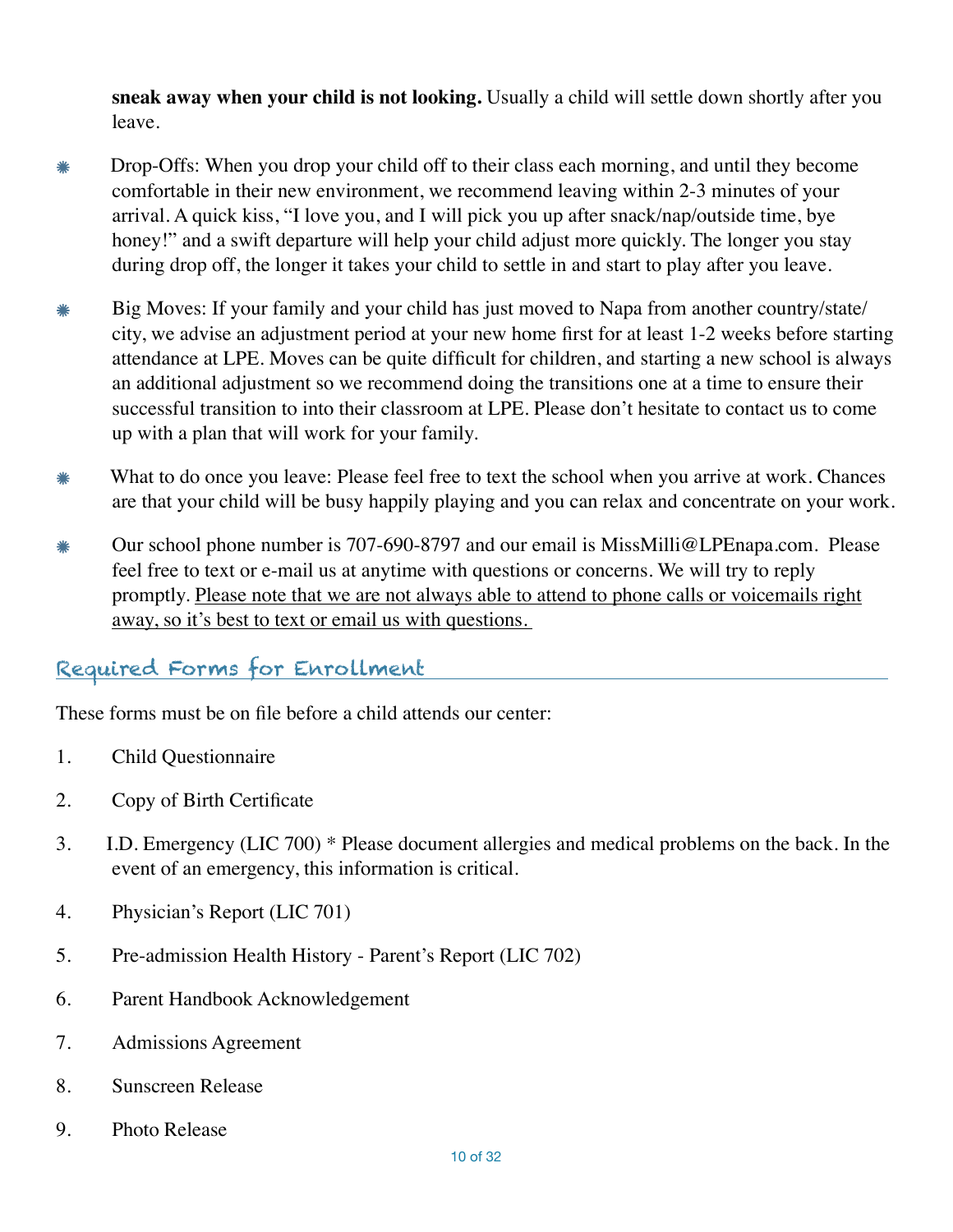- 10. Medical Consent
- 11. Medication Authorization Form (if applicable)
- 12. Disaster Release Form
- 13. Child Care Center Notification of Parents' Rights (LIC 995)
- 14. Parent's Rights Information LIC 995E
- 15. Personal Rights (LIC 613A)
- 16. Vaccine record (must be current and up to date)
- 17. Infant Needs and Services Plan (infants under 24 months old)
- 18. Essential Oils Release Form
- 19. Dietary Restrictions Form (if applicable)
- 20. Nebulizer Form (if applicable)
- 21. Food Permission Form (if applicable)
- 22. Family Contact Form
- 23. Emergency Text Message Form
- 24. Infant Sleep Plan (infants under 12 months old)

#### Infant Needs and Services Plan

An infant needs and services plan will need to be put into place with parent or guardian input before the infant begins care at LPE. This plan outlines your child's napping, eating, diapering and other care needs for the teachers in order to provide the most consistent care possible. This plan will need to updated quarterly or as needed to ensure its accuracy with the parent or guardian. Please provide updates to your child's teacher as your child's needs change.

# Health Requirements

A certificate of good health (Physician's Report) is required at the time of admission, dated within 30 days of your child's first day of school and signed by a physician.

Our health policy is in place to protect all our students and staff from illness. If your child is not well, please keep your child at home. To meet the health requirements established by the health and social services organizations, parents are asked to keep the child at home when the child: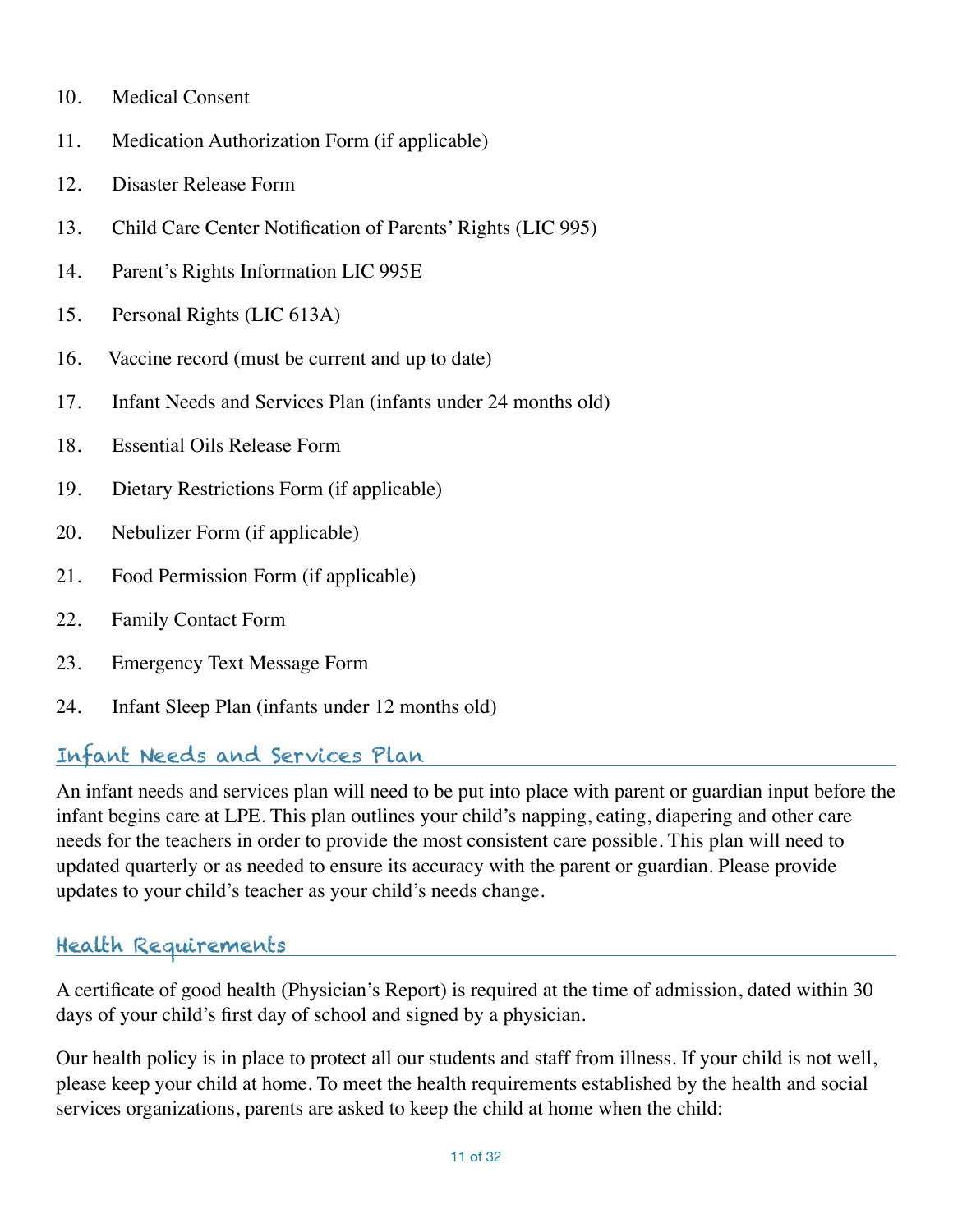- Has a contagious illness
- Has a fever of 100.4 F or higher
- $\ast$  Is taking antibiotics and is in the first 48 hours of the course
- Has a heavy nasal discharge (clear or green/yellow)
- Has discharge or tearing from the eyes
- Has a constant cough
- Is suffering from diarrhea (more than 3 bouts in a day) or vomiting (more than 2 times in 36 hours)
- Is unusually lethargic

If your child becomes sick at school, you will be notified immediately and asked to pick up your child within an hour. Your child may not return to school the same day if they are sent home sick. Your child must be free of all symptoms for at least 36 hours without fever reducing or other medication after exclusion before returning to school (with or without a doctor's note).

If your child is diagnosed with a communicable (contagious) illness, please notify the Director as soon as possible so we can confidentially inform other families of symptoms to look out for. \***A doctors note will be required to return to the center after a communicable illness is diagnosed with the following information- "Child's name is no longer exhibiting (insert the symptom(s) child was sent home from LPE for here), is not contagious and it is considered safe for themselves and others for him/her to return to group infant/preschool care on date".** Please note that a doctor's note alone is not a guarantee that your child will be allowed to return to group care, as this is at the discretion of the Director and your child's teacher.

We follow the Health Department's direction on exclusion as a result of a reportable disease or condition. The child shall not be allowed to return to our center until the Health Department gives permission to do so. The following reportable diseases may require exclusion from child care per the direction of the Health Department.

| Amebiasis          | Hepatitis A           | Poliomyelitis        |
|--------------------|-----------------------|----------------------|
| Campylobacteriosos | Measles               | Rubella              |
| Cholera            | Meningitis            | Salmonellosis        |
| Cryptosporidiosis  | Meningococcal Disease | Shigellosis          |
| E. Coli            | <b>Mumps</b>          | Tuberculosis         |
| Giardiasis         | Pertussis             | <b>Typhoid Fever</b> |
| Haemophilus        | Pneumonic Plague      | Yersiniosis          |

We also exclude children for any of the other following conditions:

1. Respiratory illness, including uncontrolled coughing, difficulty breathing, or wheezing until diagnosed not to be contagious and able to be cleared to return to group care.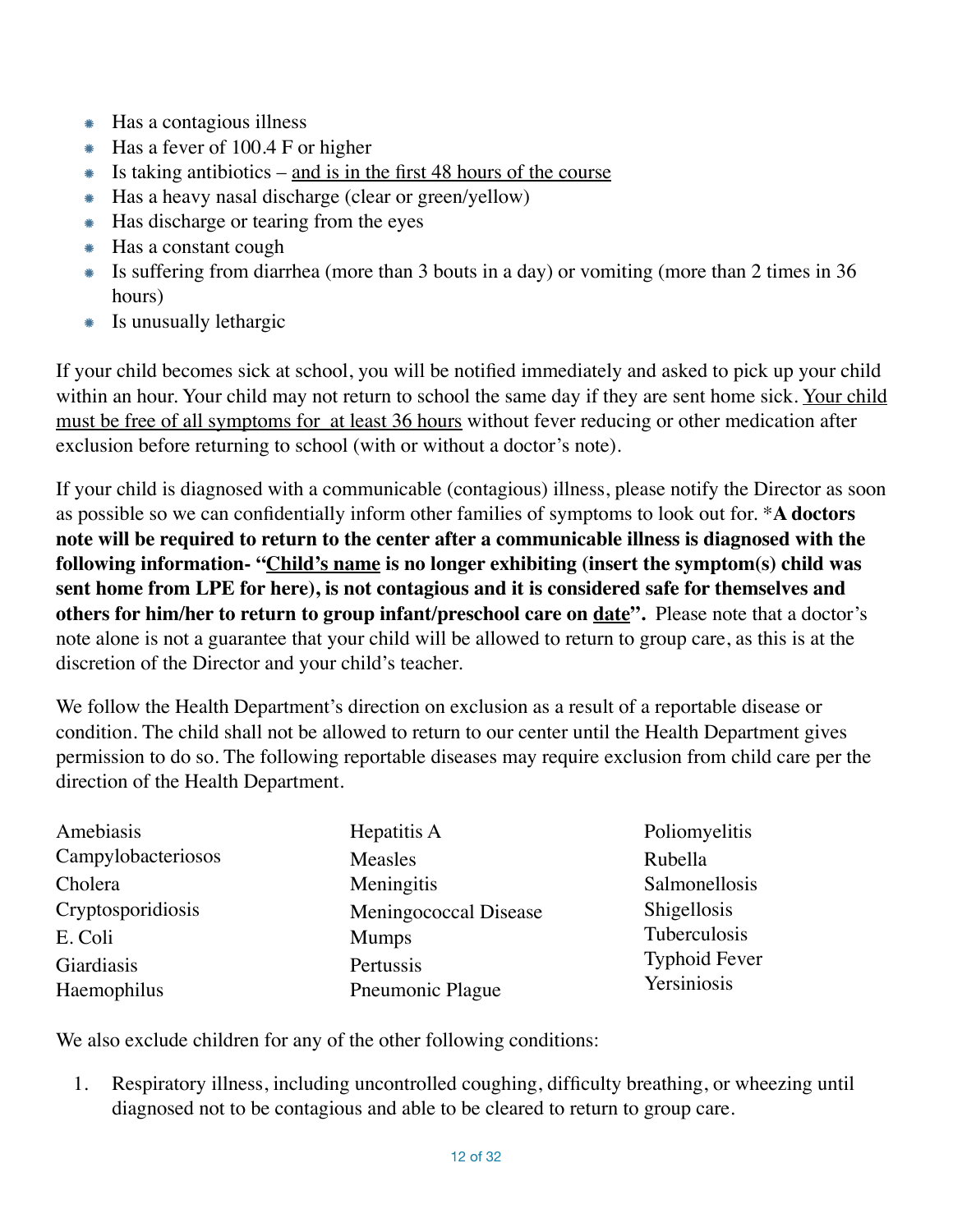- 2. Fever of 100.4 degrees or more accompanied by behavior changes or other signs/symptoms of illness until diagnosed not to be contagious.
- 3. Three or more bouts of diarrhea or one bout of bloody diarrhea in a day, until either no diarrhea occurs for 36 hours or until diagnosed not to be contagious by a health care provider.
- 4. Roseola with fever or behavior changes, until a health care provider determines that these symptoms do not indicate a communicable disease.
- 5. Vomiting illness, defined as 2 or more episodes of vomiting in the previous 36 hours, until either no vomiting occurs for 48 hours or until determined by a health care provider not to be contagious and the child is no longer in danger of dehydration.
- 6. Shingles, only if the lesions cannot be covered by clothing or a bandage until the blisters have crusted.
- 7. Skin infections, until 48 hours after treatment has been initiated and can be cleared to return to group care.
- 8. Strep throat or other streptococcal infection, until 48 hours after initial antibiotic treatment and cured and 48 hours after cessation of fever and cleared to be in group care.
- 9. Head lice, from discovery until after treatment has been completed.
- 10. Scabies, until after treatment has been completed.
- 11. Purulent conjunctivitis, defined as pink or red conjunctiva with white or yellow eye discharge or tears with matted eyelids after sleep, and including eye pain or redness of the eyelids or skin surrounding the eye, until 48 hours after treatment has been initiated.
- 12. Hand, Foot and Mouth Disease (including sores with drooling), until all lesions are cleared.
- 13. Chicken pox, until all sores have dried and crusted (usually 6 days.)
- 14. Ringworm of the scalp or body until 48 hours after treatment has been started.
- 15. Herpes simplex virus (HSV), until those children who do not have control of their oral secretions no longer have active sores inside the mouth. No exclusion is necessary for children who have recurrent infections (fever blisters and cold sores.)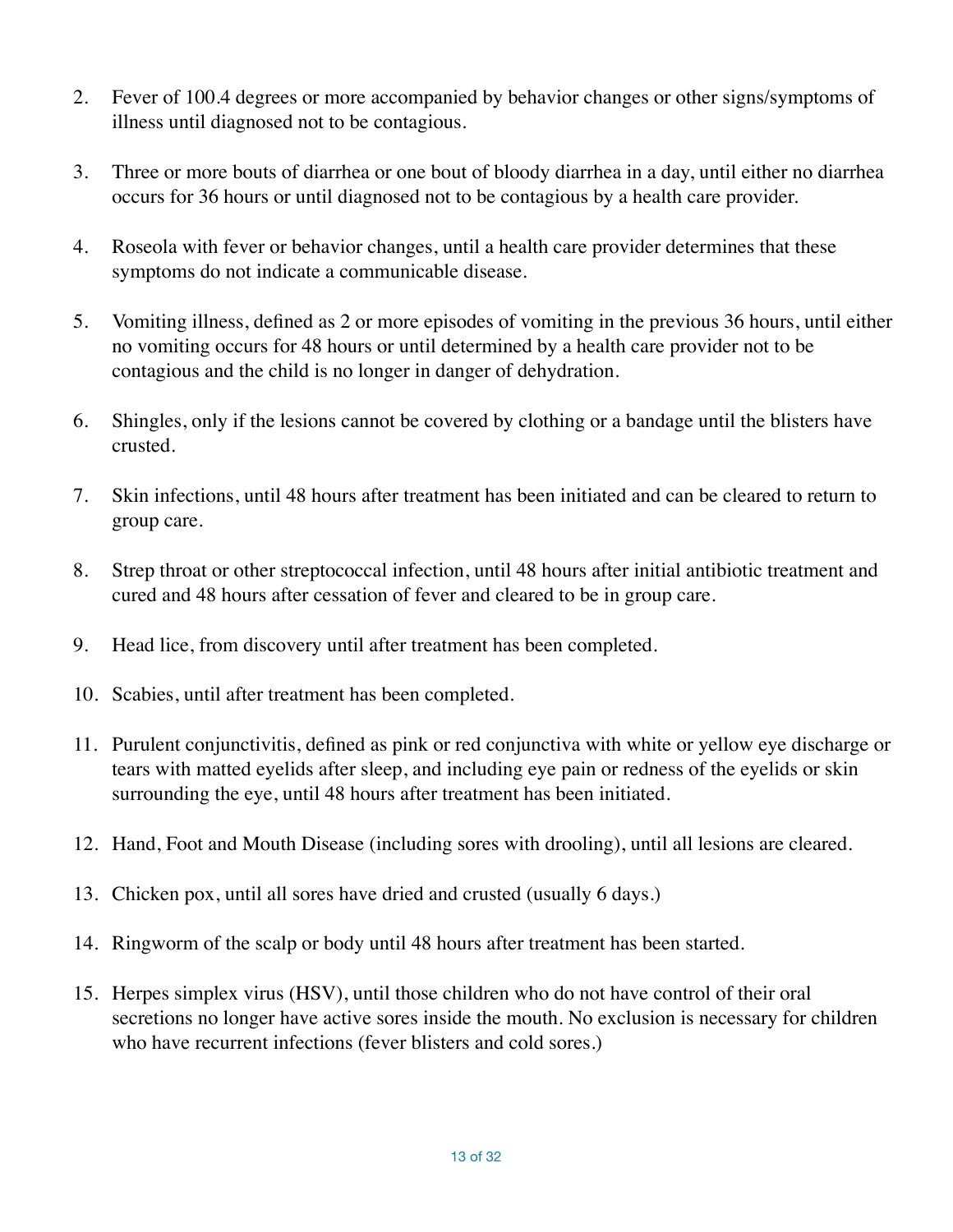16. The child has an illness and the child facility determines it cannot care for the ill child without compromising either the health or safety of the ill child or the health and safety of other children and staff, exclusion but be for at least 36 hours.

# Administration of Medication

If a child needs to have medicine administered at school, a doctors written authorization is required indicating dosage, frequency, and duration. All medication needs to be in the original container. If medication needs to be refrigerated, please provide an ice pack and a separate bag for storage. Parents must also fill out a Parents Consent to Administer Medication form to allow staff to administer medication and all doses will be recorded on this form. The instructions from the child's authorized representative shall not conflict with the product label directions on the prescription medication container(s).

Nonprescription medications may be administered without approval or instructions from the child's physician if all of the following conditions are met:

(A) Nonprescription medications shall be administered in accordance with the product label directions on the nonprescription medication container(s).

(B) For each nonprescription medication, the licensee shall obtain, in writing, approval and instructions from the child's authorized representative for the administration of the medication to the child.

# Health and Safety

In addition to general health and safety practices outlined above, the following will be observed:

# Infant Fire Drills

Infants will be placed in emergency evacuation cribs designed for fire drills. A maximum of four infants per crib will be maintained. Cribs will be moved outside of the preschool into the church parking lot in an actual emergency.

# Safety Policies

For their safety and well being, no pillows, pacifiers with clips/animals attached or stuffed animals will be allowed in cribs with infants under 12 months of age. No plastic bags will be in the environment, and all electrical outlets will be covered.

Children will never be left unattended on the changing table, and bottles will be held for infants under the age of six months.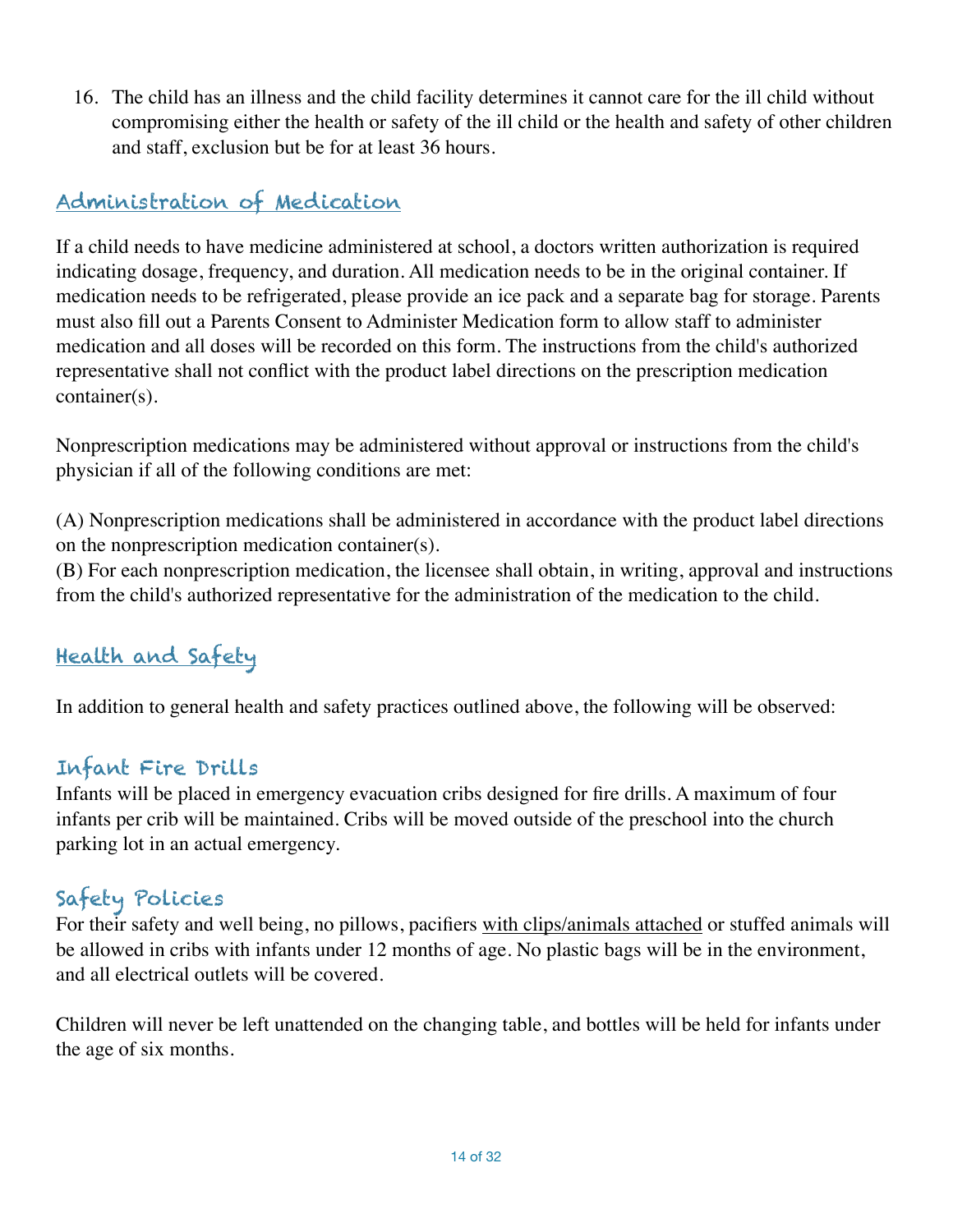#### Health Policies

The changing table will be disinfected before and after each use, and the hands of both infants and caregivers will be washed before feedings. Toys will be cleaned and disinfected daily and as needed. Cribs will be cleaned and disinfected weekly and as needed.

# Policies on Equipment and Furnishings

Safety belts will be used on strollers, swings, infant seats, and high chairs. Locks and latches will be securely fastened at all times. No infant walkers, bouncers, bumbo seats or the like will be used in the infant rooms. We highly discourage the use of these items at home as well to ensure continuity across all of your child's care environments and to encourage their natural development per the RIE philosophy.

# Attendance/Drop off .

Please plan on arriving to the center at least 5 minutes earlier than your child's programs start time so that you can sign them in, read the bulletin board for updates, check in with your child's teacher, and help your child transition into their classroom in a calm manner. It is important for children to arrive on time to their classroom so that they can be part of the daily routine. This routine gives them a sense of control and comfort while at school, and so we highly encourage parents to assist their children in arriving on time.

We ask that your child arrive to school by their program start time but no later than 11am, in order to help the classroom routine stay on track with lunches and naps. If you are going to be dropping off your child more than 10 minutes late, we ask that you text the office and inform them no later than your regular drop off time.

If your child is going to be absent, please send a message via Brightwheel or text the office no later than your regular drop off time to inform them. Teachers like to be able to plan lessons for the day based on attendance and sometimes inform the other children who might inquire about their classmate.

#### Security

The safety of your child is important to us. For security purposes, we have a key pad located on our front entrances. We give the code only to parents/guardians and those authorized that pick up on a regular basis. If you are having someone else pick up your child, we ask that you <u>do not</u> give them the code. We would like for them to come to the office so we can greet them and check their ID against your Emergency Card.

#### Sign in and out procedures

The State of California requires that an adult (over 18) use his/her full legal signature or individual PIN code to sign in a child upon arrival each day and to sign out the child before taking the child from the program, whether during program time or at the end of each day's session. This full legal signature or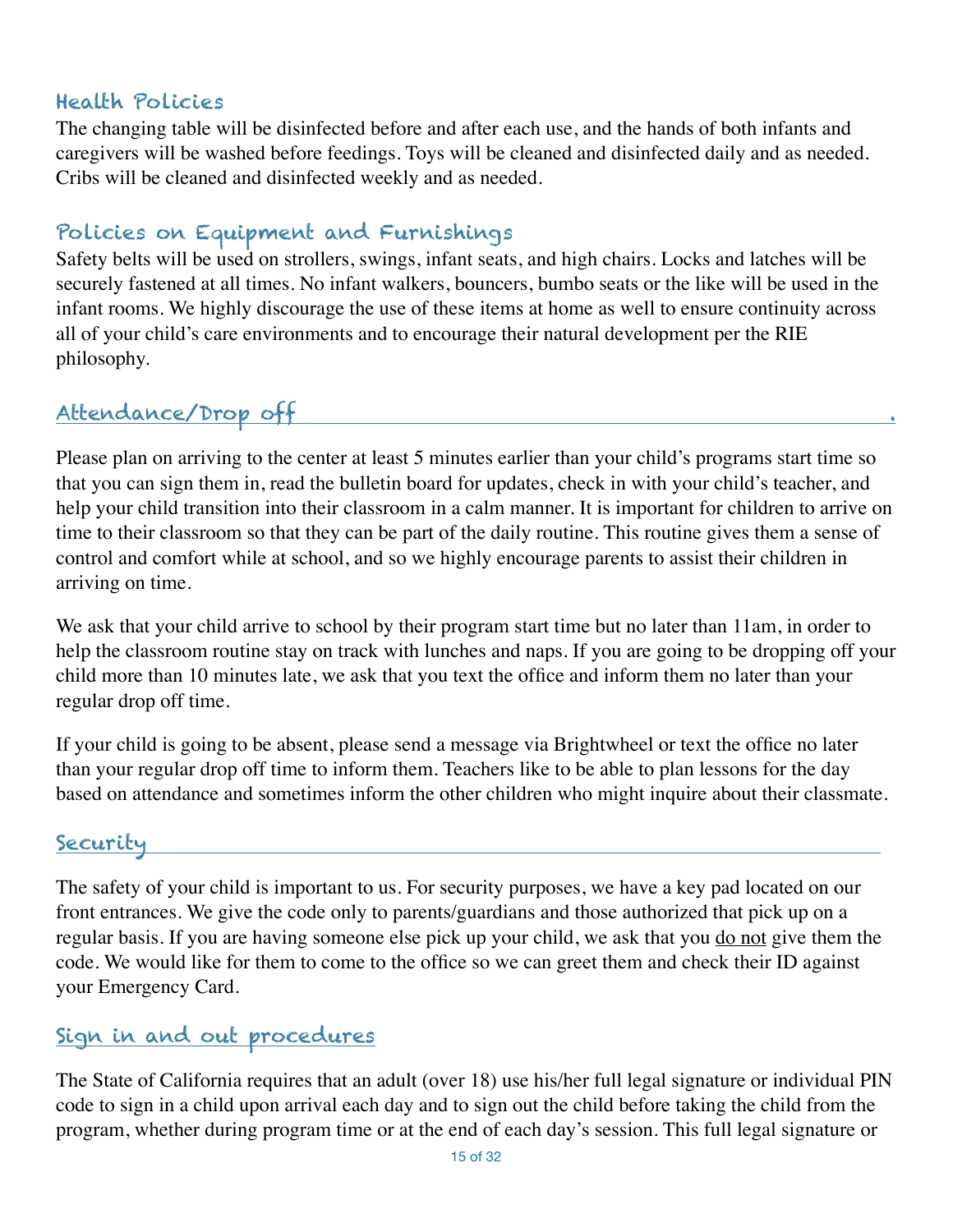PIN code officially transfers responsibility for the child's care from one adult party to the other. In addition, it is the responsibility of the teaching staff to be sure that at least one teaching staff member makes personal contact with the adult bringing/picking up each child at the time of arrival and departure, both for purposes of safety and for the facilitation of family-staff interaction and information-sharing. When a child is picked up by someone other than a legal guardian, that adult must be on the family's list of names of persons authorized to take child from the facility. The parent/legal guardian must provide LPE staff with written authorization for any unlisted person to pick up the child, and the pick-up person must know and provide to the teacher the family password. The teacher must request identification (driver's license or equivalent) of any unfamiliar person and must check the child's emergency information form to verify the password given. **In the event that a parent or guardian fails to sign their child in or out using their PIN or signature, a \$5 fee will be assessed per occurrence.**

# Pick ups

When picking up your child from our center, please check in with your child's teacher(s) to get a summary of the day. Please try to keep your conversations with teachers as brief as possible. You are welcome to stay as long as you would like but please be aware that teachers cannot engage in lengthy/ detailed conversations about your child while also attending to the other children.

If you would like to speak to the teacher about any questions or concerns regarding your child, you are welcome to wait until all children have been picked up for the day, granted that the teacher has time before they have to leave. This ensures that the teachers are able to provide excellent care for all children without distraction. If you are unable to wait, you are welcome to contact the director to set up a time to speak to the teacher at a later time. Thank you for helping us to continue to provide highquality care for each child.

Please note that we ask that mid-day pick ups for children ages 1 year and older occur outside of nap time so as not to disturb the other children asleep in the classroom. Nap time is between 12:30pm and 3pm roughly, so please feel free to send a Brightwheel or text message to find out if your child is still asleep before arriving for pick up.

# Late pick-up fees

Please plan to arrive no later than 5:25 pm at the center to pick up your child, and give yourself time to check in with your child's teacher, help your child gather their things, and hear about their day. Late arrival fees will be applied if you arrive to pick up your child past the closing time of 5:30pm.

We have implemented a late pick up fee of \$25 per 15 minutes (or portion thereof) after 5:30pm and \$15 per 15 minutes after your child's designated pick-up time before 5:30pm. This amount will be calculated based on the time that you are signing out electronically and leaving your child's classroom, not your arrival time. You will be sent an invoice and payment will be due upon receipt. Payment can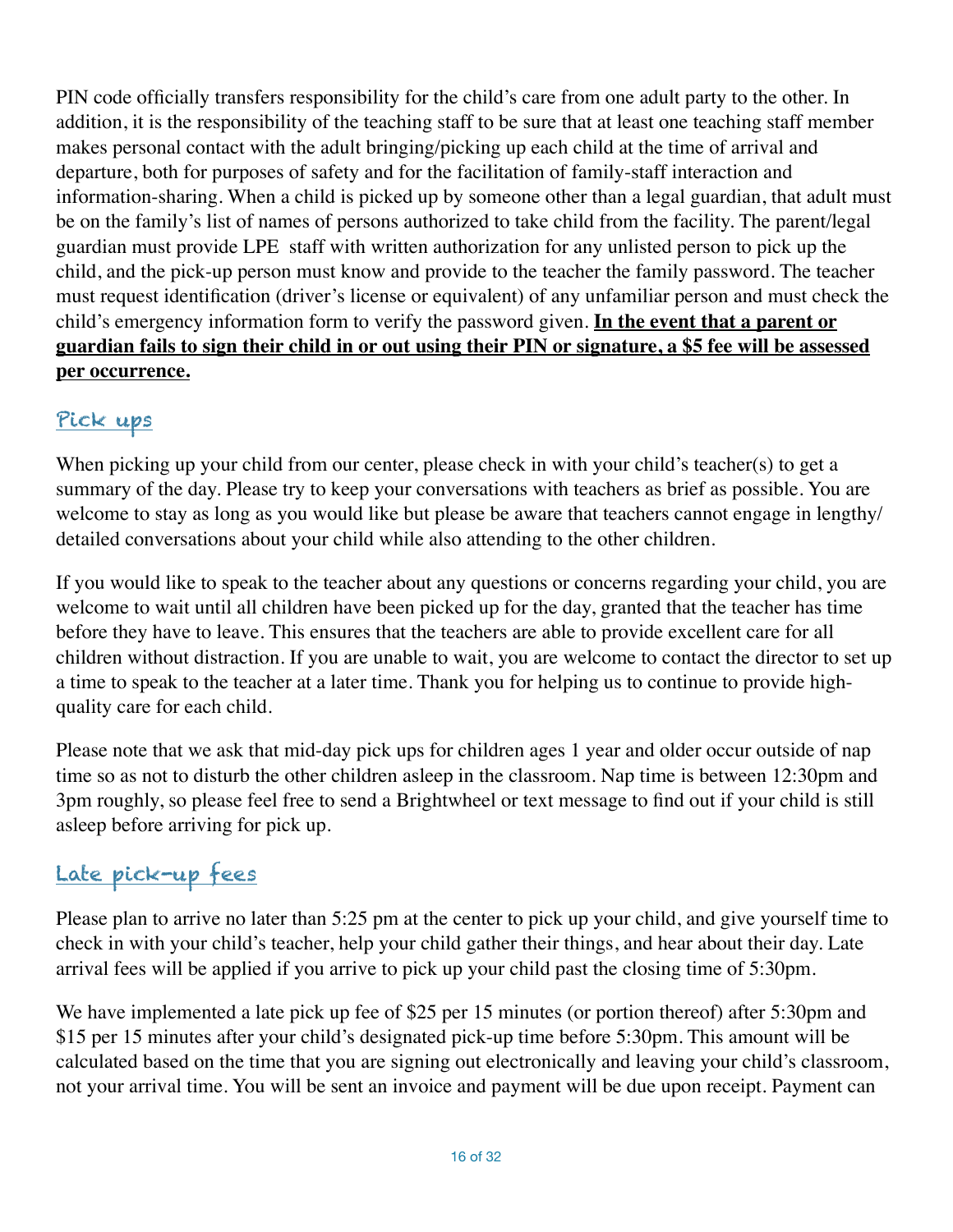be in the form of cash, check or electronic transfer. We value the time of our teachers and staff who also have families and/or after-work obligations and appreciate your cooperation.

#### Communication with Teachers

- ☀ During arrival and dismissal times, staff members must devote full attention to all of the children. Please keep conversations brief. If you need to communicate specific information, a written note or emailing the center is preferred. We will relay the information.
- ☀ If, at any time, you have special concerns, please feel free to contact your child's teacher – send a note, or email/call the office to leave a message. During school hours, teachers cannot accept phone calls. If you have a message for a teacher during school hours, please call or email the office, and we will relay the message. The teacher will respond as soon as possible.
- If you wish to talk to the teacher at length, you can email the center and, if needed, arrange a ☀ time to meet in person or over the phone.
- Please do not discuss problems or concerns in the presence of your child or other parents. ⋇
- Please communicate with the teacher about any changes at home or within the family (i.e., ⋇ parent on a trip, family member in the hospital, sick grandparent). These changes can affect your child's behavior, and it is useful for staff to be aware of these developments. LPE will always respect your privacy.
- ⋇ If your child is going to be out of school for any reason, please let the office know. For illnesses, this is especially important so that we can inform families of any communicable disease symptoms while maintaining confidentiality. In addition, teachers and children miss a child when they are absent, so they would like to know that the child is okay.
- Staff are not permitted to provide families with their personal phone numbers, email addresses, ⋇ or any other personal contact information. They are also not permitted to engage in a dualrelationship with the child or family (e.g. babysitting, attending birthday parties, social gatherings, etc.) Thank you for understanding and helping us to maintain professional boundaries.

#### Closures/School Holidays

Le Petit Elephant Nursery and Preschool is a year round school. We will be closed up to 5 days per year for teacher training and we will be closed up to 12 days per year for US Holidays:

| <b>School Year Closures:</b>  |                 |
|-------------------------------|-----------------|
| New Years Day                 | President's Day |
| Martin Luther King's Birthday | Memorial Day    |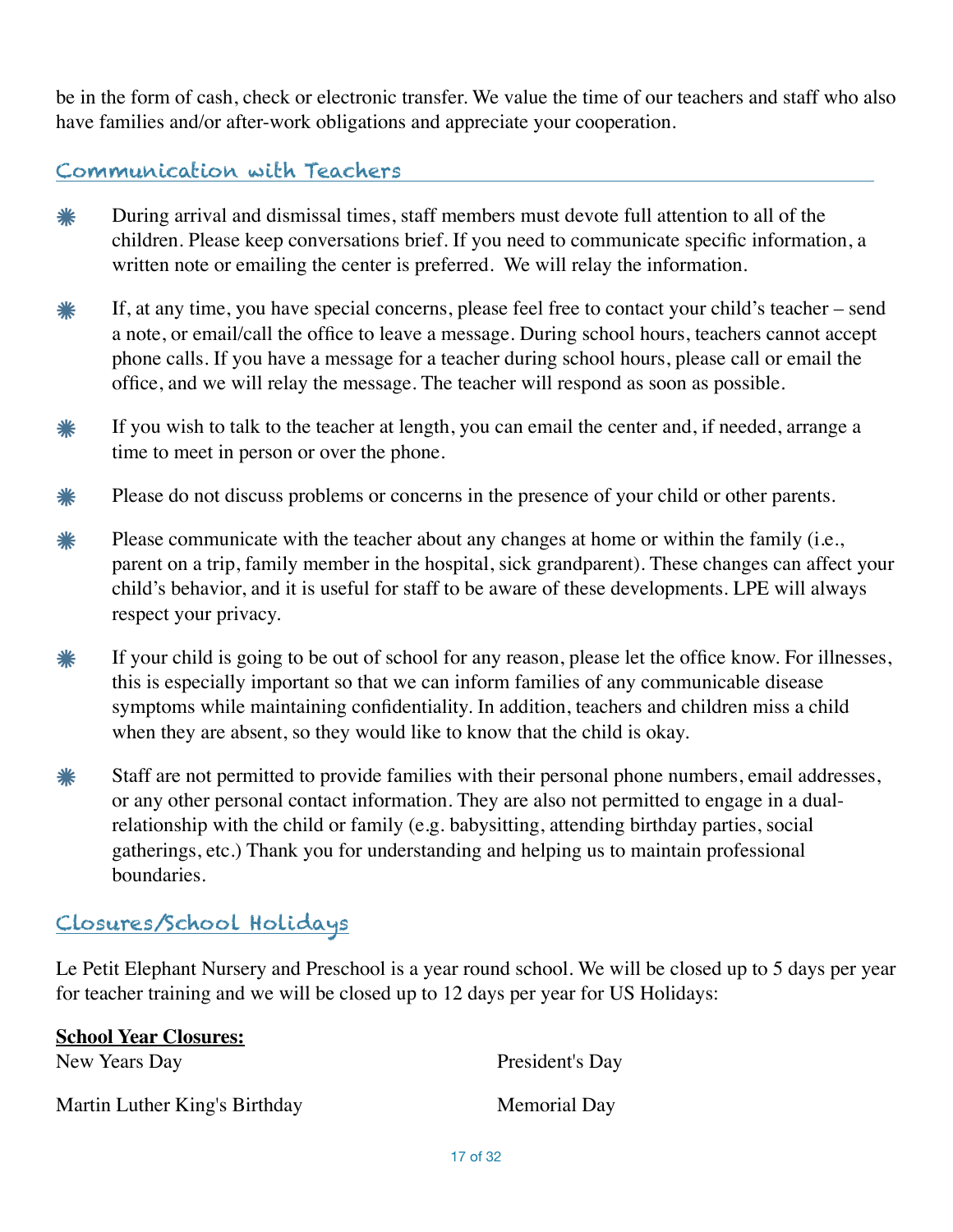| Independence Day | Thanksgiving and day after Thanksgiving |
|------------------|-----------------------------------------|
| Labor Day        | Christmas Eve                           |
| Veterans Day     | Christmas Day                           |

Planned Staff Training closure dates School Year (LPE CLOSED): First Friday in Feb First Friday in May Second Friday in Aug First Friday in Nov

When a holiday lands on the weekend, we will try to follow local school or bank closing days. Every three or four years, school will close up to three extra days for maintenance and repair projects such as paint, carpet, etc. Monthly tuition rates do not change for months which include closed days due to holidays or maintenance.

# \*Monthly Team Meetings (LPE CLOSED) \*please note these are paused until further notice

Le Petit Elephant will be closing at 4:30pm (1 hour early) on the 1st Wednesday of every month in order to conduct team meetings (with the exception of first Wednesdays in February, May, August and November) These team meetings will include important trainings, curriculum development, and staff collaborations in order to provide your child with a comprehensive and cohesive program.

# Behavior: Positive Reinforcement Policy

Le Petit Elephant is committed to providing a safe and positive learning environment for all children. The school's behavior policy encourages children to develop social skills that reflect many of LPE's values, including self-control, respect for others, pride in oneself, and a positive self-esteem.

Teachers utilize positive reinforcement strategies throughout each day, actively recognizing children who are engaging in desired appropriate behaviors either verbally (e.g. "I like the way Jack is using his inside voice"), through gestures (e.g. high five, thumbs up), or by providing a physical reinforcement (e.g. a hand stamp, a few extra minutes of play, etc.) By "catching children being good", teachers are therefore increasing the chances that those desired and appropriate behaviors will continue to occur. When children are noticed while engaging in expected behaviors, they feel a sense of pride in themselves and are likely to continue these behaviors.

Our teachers model appropriate behavior and guide positive interactions among children and adults. Nurturing these social skills is a central component of development, and it helps children grow as successful, lifelong learners. LPE's commitment to an age-appropriate and play-based curriculum ensures that activities are child centered and promote positive social interactions. Teachers carefully craft the environment, communicate and enforce clear boundaries and expectations for behavior, and use nonverbal cues and/or redirect a child's behavior to foster success.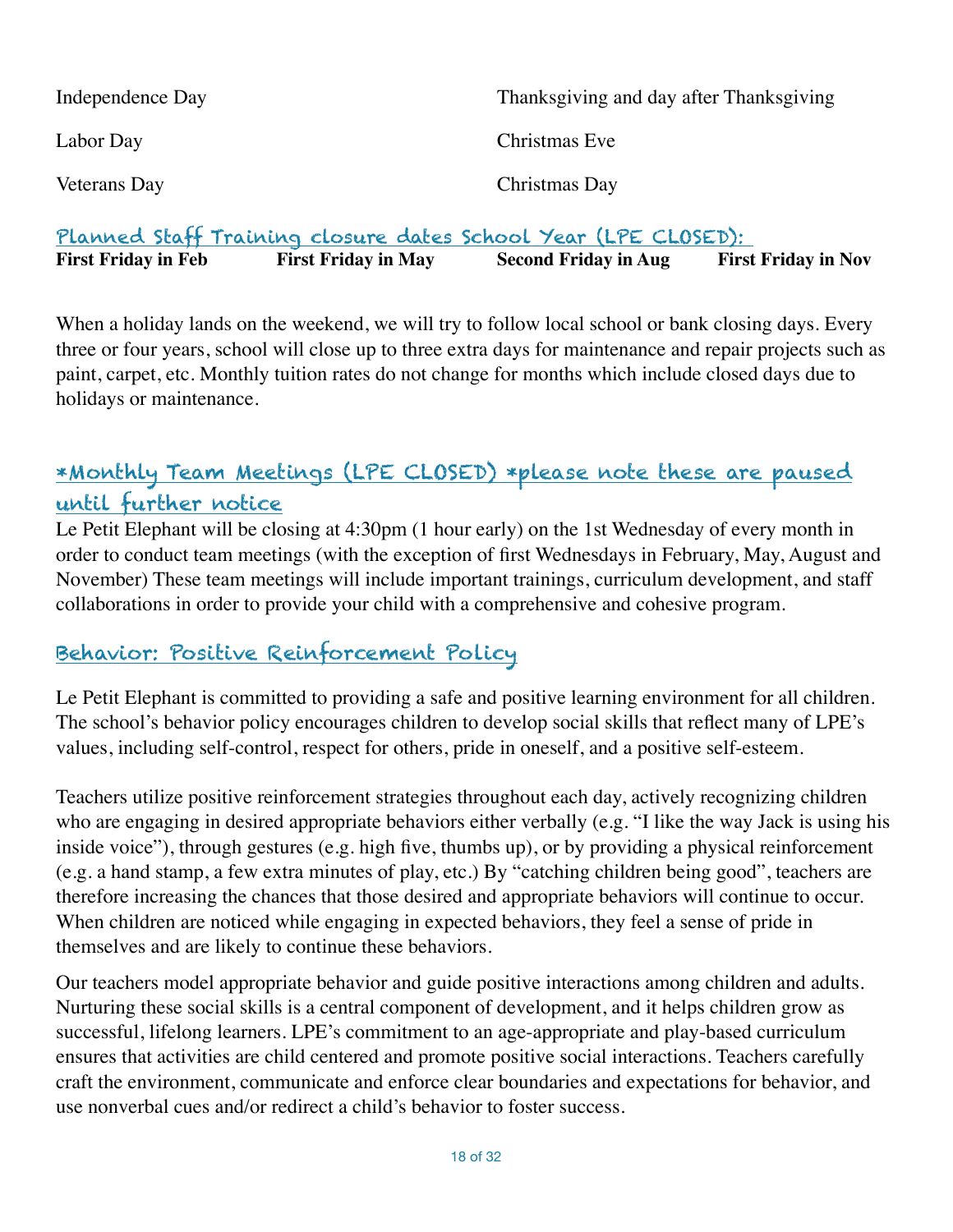When a problem arises, the teacher relies on modeling appropriate behavior, teaching peacemaking skills, and presenting stories or scenarios that reinforce the desired behavior. Children learn to make suitable choices and develop techniques for regaining self-control when they feel frustrated. Instructive and individually appropriate choices and consequences help to strengthen the child's self-control and self-esteem.

When a child experiences a particularly challenging time, the school encourages parents and teachers to work together and develop appropriate strategies. If a specific circumstance needs attention, the teacher will follow these procedures:

- 1. The teacher will observe and document a child's behavior.
- 2. The teacher will discuss options with the director, who is a child behavior specialist. The teacher and director will then discuss the child's behavior with a parent and inform him or her of learning-based strategies the teacher will implement.
- 3. The teacher will follow up with the parent about how these strategies are influencing the behavior.
- 4. If concern persists, a conference will be held with teacher, parent, and director to discuss options to help the child further develop appropriate social skills.
- 5. Staff members will make reasonable effort to work with the child and his/her family to resolve behavioral concerns. At any time, an individual plan of action may need to be implemented, depending on the severity of the concern. If needed, there is opportunity for teachers and the director to seek support from outside resources. The plan may include removal of a child from the classroom and/or calling the parent to take the child home. Repeated severe problems may result in LPE excluding a child from attending LPE.

We do not engage in any kind of punishment procedures, such as spanking, yelling, timeouts, or threatening.

# Behavior Policy Specific to Biting:

Biting can happen in a preschool situation, especially with young children who do not have the verbal skills to express their feelings. Children's feelings can be related to many environmental factors, as well as internal emotions, such as frustration, tiredness, overstimulation, seeking attention, and so forth. In line with LPE's overall behavior policy, teachers try to create a positive, peaceful, and nurturing environment that encourages children to make good choices. LPE has a biting policy detailed below, and if you have any questions or concerns regarding our policy, please feel free to speak with the administration or your child's teacher.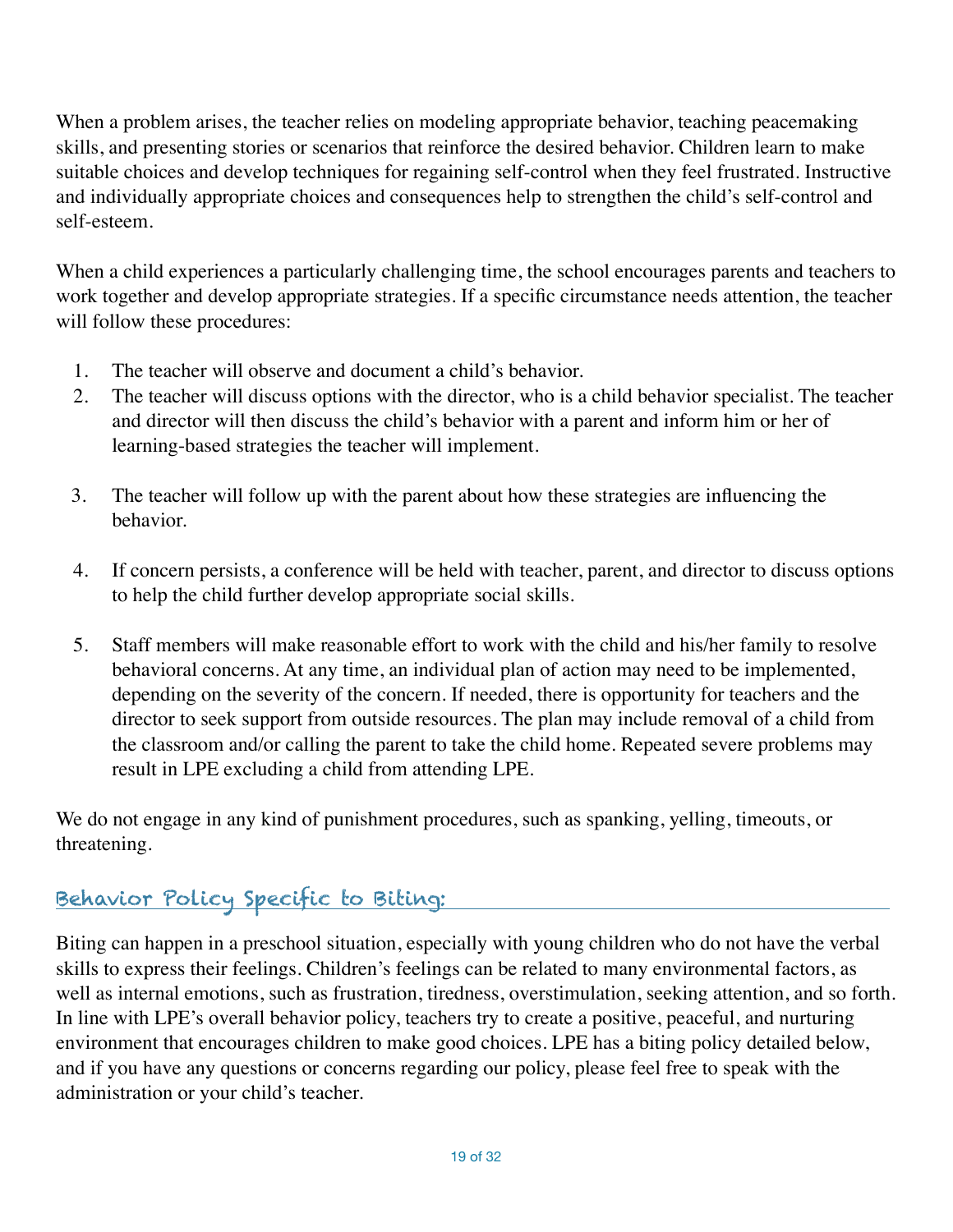Step 1:

Your child bites or hurts someone for the first time. You will be informed through an incident report that will explain what happened. At that time, we will ask you to speak with your child about the incident. The administration and teacher will evaluate the incident, the classroom and the supervision.

Step 2:

Your child bites someone a second time. You will again receive an incident report to let you know how we are dealing with the situation in the classroom. Furthermore, the administrator and/or teacher will council you and give you referrals to literature and professional resources to help you deal with the situation as a parent. Additional meetings may be requested by parents or the administration and/or teacher to monitor progress.

Step 3:

The biting or hurtful behavior continues. If the two previous steps are proving to be ineffective, you will be expected to pick your child up from school and not return for 24 hours.

Step 4:

If the previous three steps are proving to be ineffective, you may be asked to remove your child from Le Petit Elephant Nursery and Preschool with one week's notice.

# Confidentiality

Confidentiality plays a vital role in promoting respect for every individual and fostering a strong community. LPE takes confidentiality very seriously and makes every effort to protect each family's privacy. Communications among staff and parents about children should be kept confidential at all times. LPE recommends that conversations about a child, behavior, or incident should be conducted in private, away from the child and other members of the LPE community whenever possible. We ask that discussions about problem behaviors or personal problems in the hallways be kept to a minimum. If a parent has a question or concern, we suggest that this parent contact the director or teacher in person to arrange a time to discuss.

#### Communication

Communication between home and school is vital to a successful preschool program.

The LPE office communicates school-wide (non-emergency) information with parents in a number of ways:

O Email **O** Telephone call O Text Message **O** Brightwheel App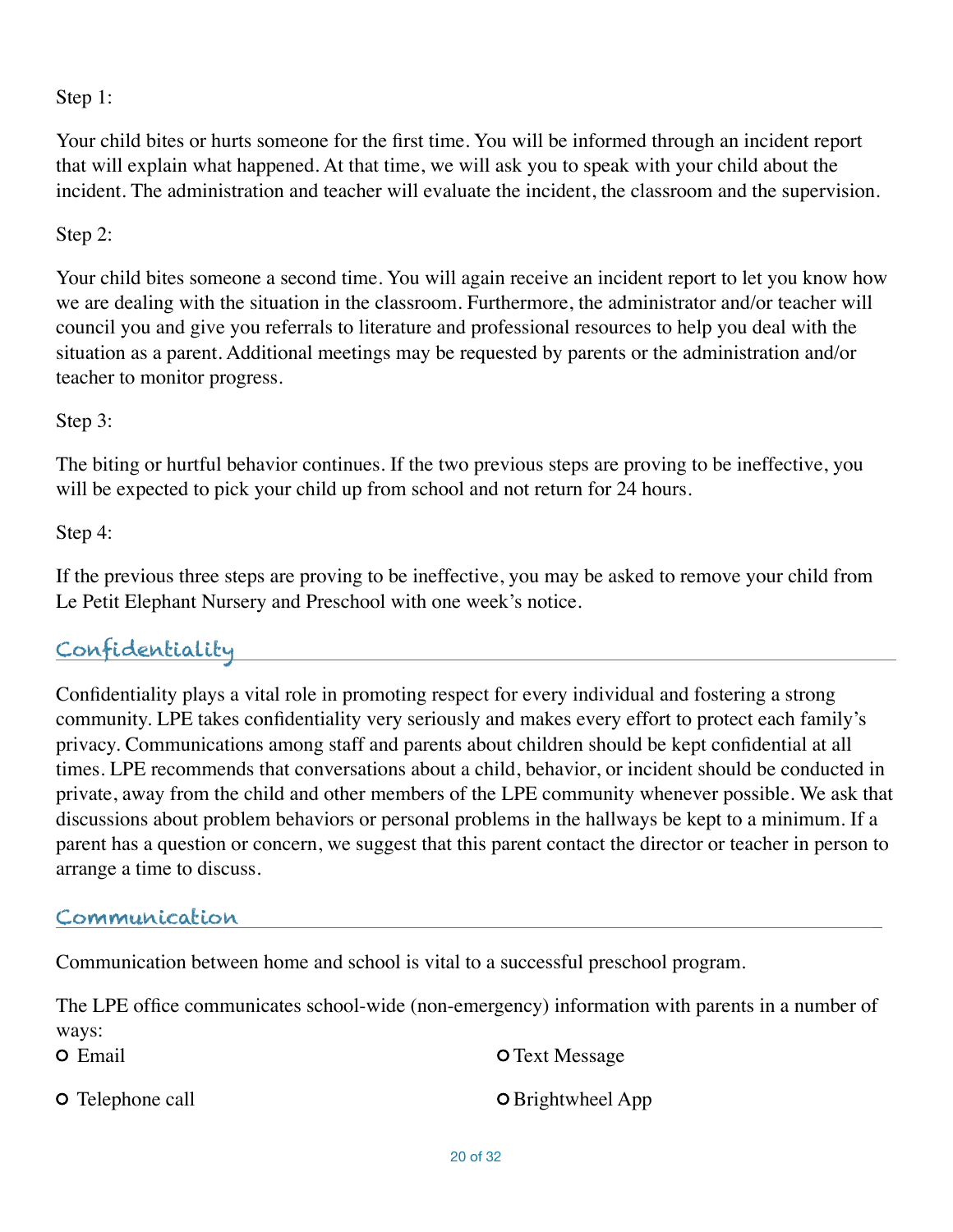Our website: [www.LPEnapa.com](http://www.LPEnapa.com)

| <b>O</b> Parent bulletin board located outside of the<br>office | <b>O</b> Classroom white boards       |  |
|-----------------------------------------------------------------|---------------------------------------|--|
|                                                                 | <b>O</b> Classroom bulletin boards    |  |
| <b>O</b> Notices sent home in children's backpacks              | O Facebook parents page "LPE Parents" |  |

Please be sure to check the contents of your child's backpack each night so that you can find important notes, art projects, and so forth. Artwork from different classes will rotate on the hallway bulletin boards throughout the year.

#### Transitions

Our infant and preschool classes are grouped by age and developmental stage as determined by the Directors. Children who grow and learn with the same group of children show strong connections and relationships with others. They also have more confidence working with their peers. The parent(s)/ caregivers in conjunction with the director will determine when they feel that their child is ready for a transition to the next stage and classroom, if it falls outside of the regular classroom shift at the start of each new school year. When a child is ready for the next stage of their infant or preschool journey outside of the beginning of the new school year, the director and the child's teachers will have a conversation with the parent(s). Parents will be introduced to the teachers and the new classroom and the child will be transitioned slowly with many visits and chances to become familiar with their new environment before the big move occurs. Please rest assured that it is our goal to ensure that every child has a successful transition to each stage of their journey with us at Le Petit Elephant.

# Birthdays

A child's birthday is a very special day for the child, and their parents! We acknowledge birthdays by singing to each birthday child who wishes to be recognized during our group time. Other traditions vary by age group and parent/child request. Some families enjoy sending special food treats for their child to share with classmates. If you choose to do this, we ask that you prepare a favorite healthy snack to share with the group, instead of cake or cupcakes. Some popular healthy items for children over 12 months old may include fresh fruit kabobs, banana bread, 100% frozen fruit juice bars, or cheese cubes. For infants under 12 months old, we ask that only fruit cut into infant-safe, bite-size pieces is sent in celebration for your child's birthday. Please bring enough birthday treats for each child in the class, as well as any needed plates, cups, napkins, and/or utensils. Teachers will serve these at the group's snack time, so please let them know in advance so they can let other parents know. Parents are welcome to be present during their child's class celebration.

If you plan a private birthday party for your child and wish to invite friends from their class, please distribute invitations on site only if you include every child in the class. If you need email contact information for the parents of your child's classmates, you can email the Director.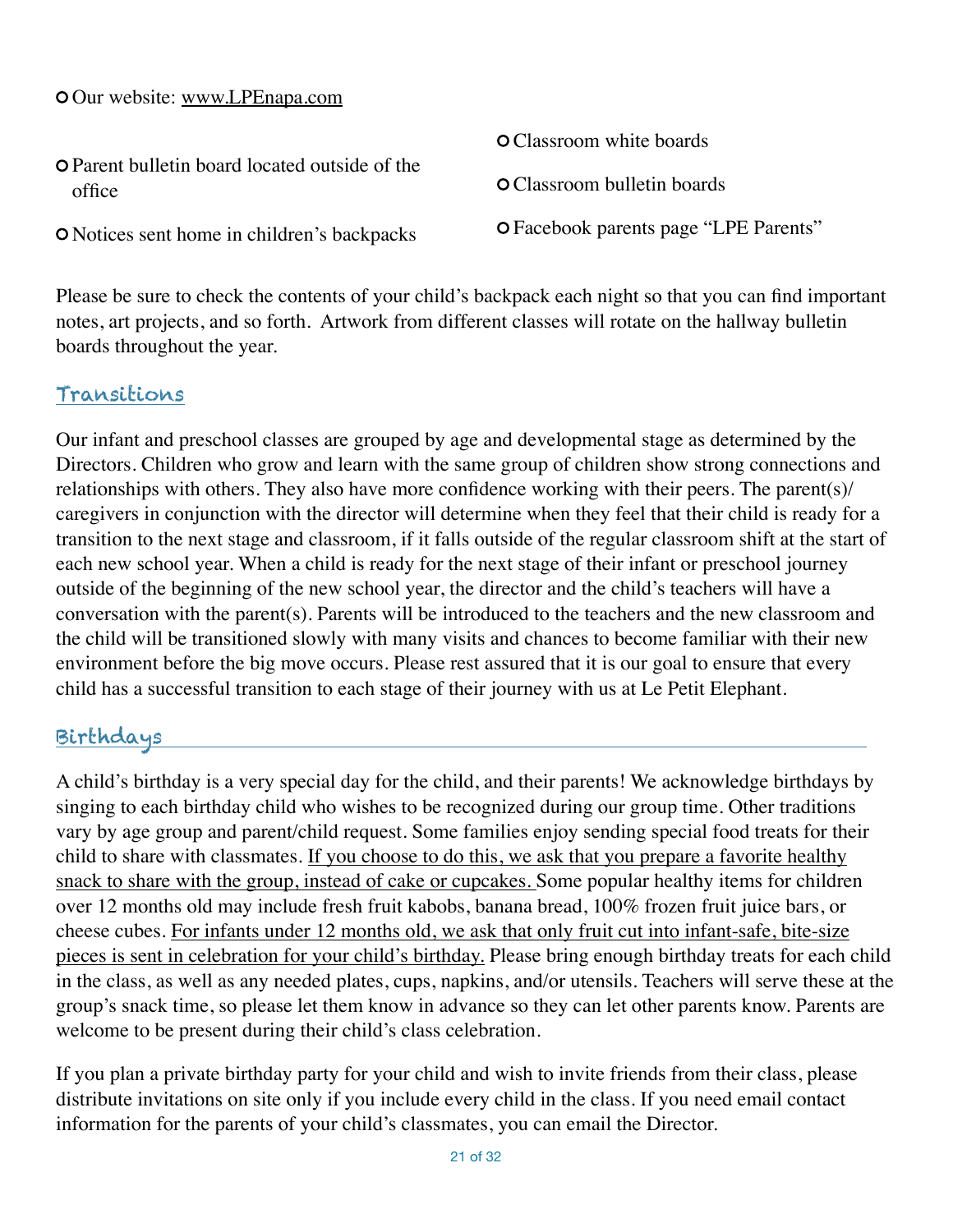#### **Please remember to label each item that your child brings to school (lunch bag, wet/dry bags, snacks, drink bottles, food containers, coat, sweater, hat, sunscreen, nap bag, etc.).**

#### Dress

- Your child should be dressed for active and participatory play. LPE does not want a child's creativity hampered because he/she is wearing clothing that should not get dirty.
- Your child should wear sturdy, protective outside shoes (no sandals, flip-flops, or backless Crocs), which will enable him/her to run, climb, and play with ease.
- Children go outside most days, regardless of the weather, so please dress your child appropriately.
- In the winter, a warm hat and mittens are recommended.
- During the rainy season, rain boots, rain coats and rain hats are required for Preschoolers so your child can safely participate in outside play.
- During the sunny months, a hat to provide sun-protection is highly recommended. Sunscreen is also recommended (see our Sunscreen Release). Please note that we cannot accept spray-on sun screen, it must be in lotion-form and labeled with your child's name.

# Extra Clothes

In school, at all times, each preschool aged child should have at one set of seasonal clothes that fit – pants, shirt, underwear, socks — which should remain in the child's cubby. If your child is potty training, please send more changes of pants in case of accidents. Infants should have 2-3 seasonally appropriate outfits in their cubby.

#### Nap Tote Bag .

Each week, please bring your child's nap tote bag, clearly labeled with their name, containing the following items:

- fitted nap mat sheet (standard size 38"L x 24"W x 3"D for infants, 48"L x 24"W x 2"D for preschoolers)
- blanket (optional for children over 12 months of age)
- a small lovey/stuffed toy\* (optional for children over 12 months of age) \*needs to fit into their cubby box

\*Please note: all nap bags must be taken home at the end of your child's week, washed and brought back again at the beginning of the following week.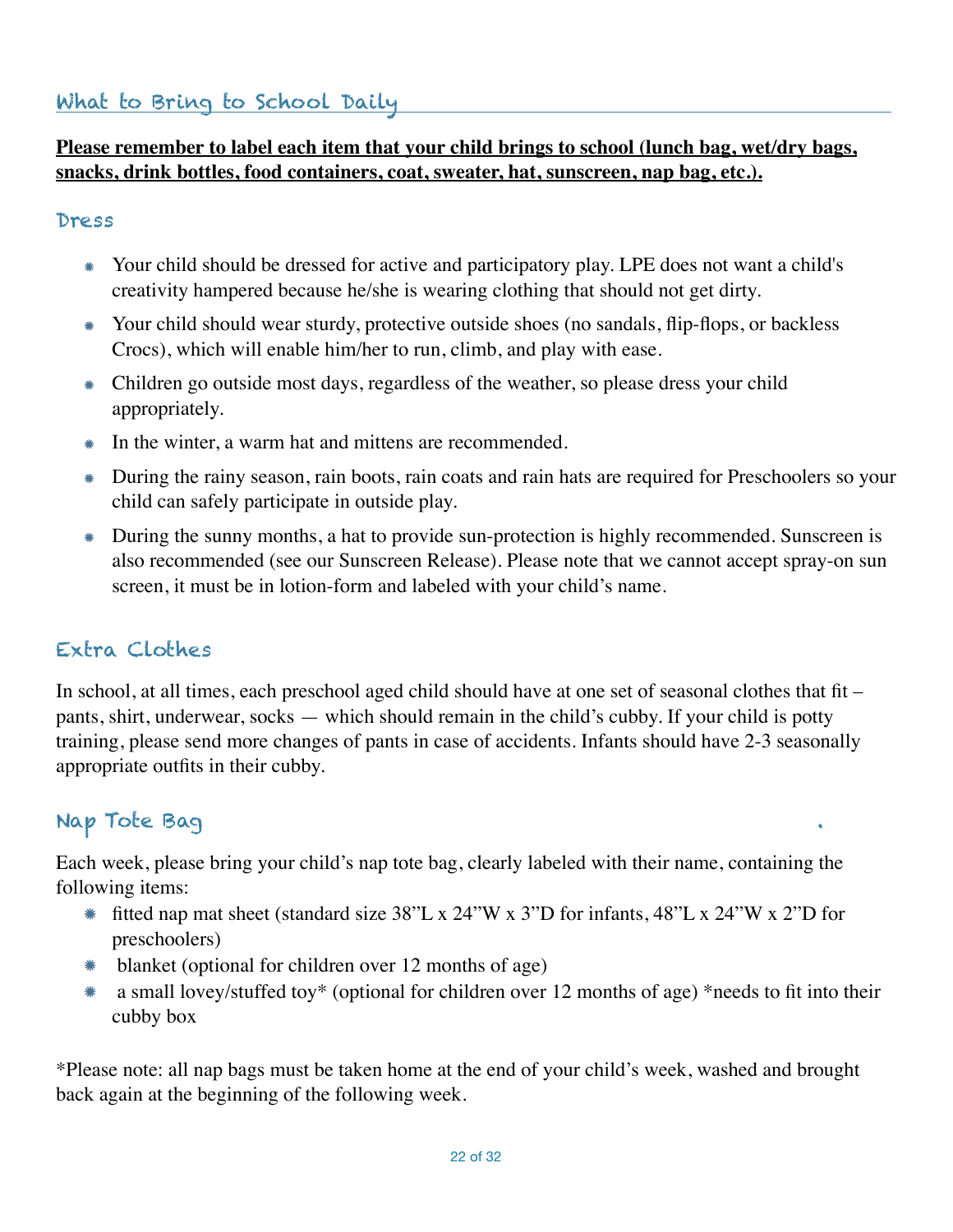# Wet/Dry Laundry Bag

Please send a wet/dry bag daily for sending home your child's soiled clothing, bibs, and anything else requiring sanitizing. The bag must be able to be completed sealed (i.e. zipper, velcro) and hang from a hook. Please clearly label this bag with your child's name.

#### Backpack

At LPE we encourage children to be independent. Therefore, we strongly recommend a backpack that is easy for your child to manage when putting away his/her own things.

Each day your child needs to bring a backpack, clearly marked with your child's name, to hold his or her lunch box, extra clothes, art, treasures, and important communication.

Please be sure to check the contents of this bag each night so that you can find important notes, view art projects, and so forth.

# Emergency Care Kit for Each Child

In preparation for the unlikely occurrence of an emergency, please make sure your child's teacher has the necessary components of an LPE Emergency Care Kit for each child on the first day of school, including:

- o a photo of your family
- o non-perishable items (e.g. granola bars, fruit cups, etc.)
- o glow stick
- o Mylar blanket

We ask that you place all of these items in a large ziplock bag with your child's full name on it. \*Please see the LPE Emergency Plan on our bulletin board for more information on LPE's emergency procedures.

#### Meals

Mealtimes are wonderful opportunities for children to learn and practice proper table manners and valuable social skills. The children wash their hands before each meal, wait for everyone to be seated before starting, serve themselves food and drinks, and sit at the table with their classmates as well as their teacher while engaging in pleasant conversations and practicing good table manners. Children are encouraged to try new foods, any leftovers and dishes are packed away to take home, trash is thrown away/recycled, and every child remains seated until everyone has finished their meal.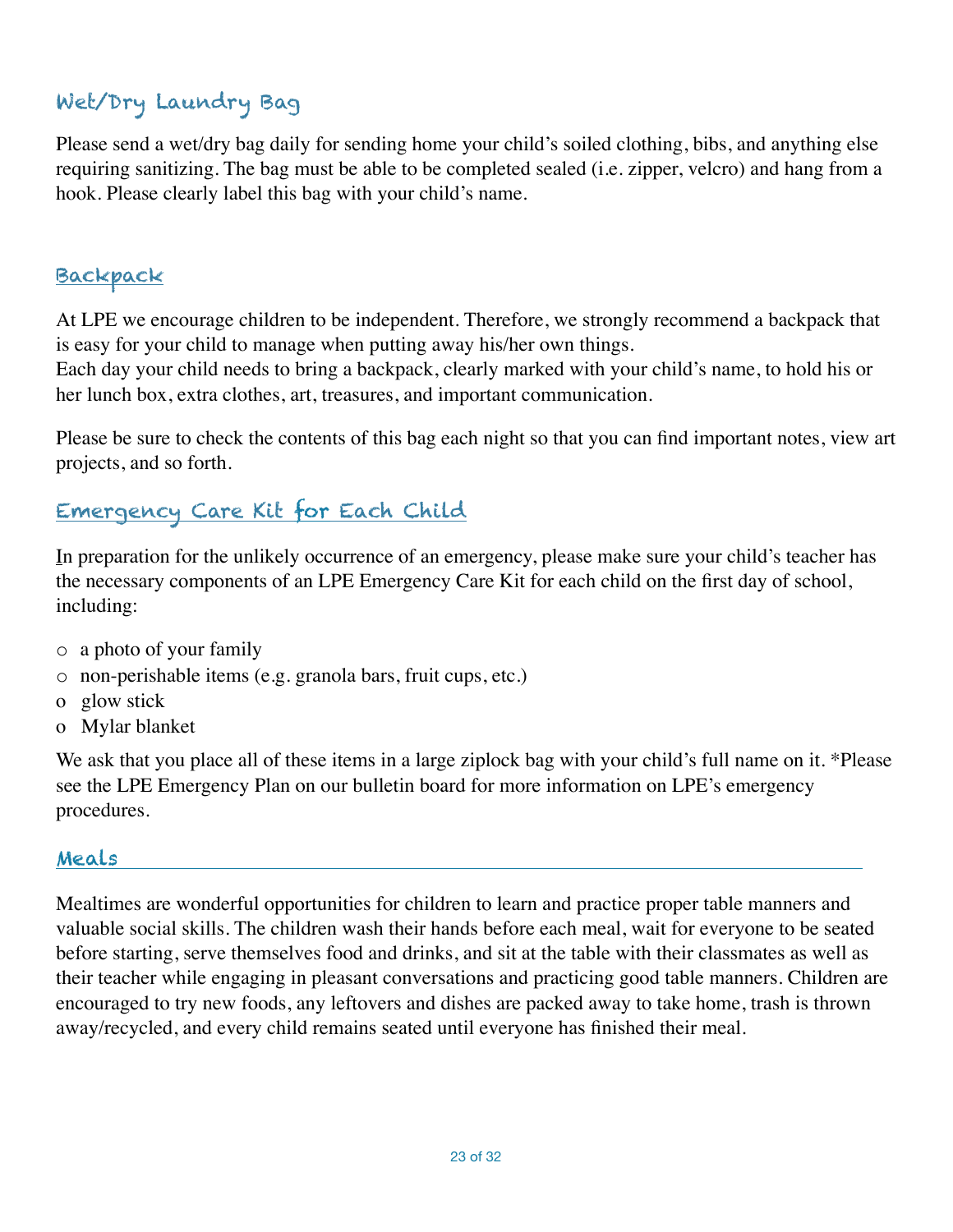#### Allergies

If your child has any known allergies to foods, please inform the office right away and fill out the Dietary Restrictions Form on the Registration page of our website and submit it to the Director/office.

#### Infant Feeding

Due to unknown food allergies in infants, all food in the infant program (under 12 months) is to be provided by parents daily. Staff will follow the feeding schedule recommended by each child's parents and health care provider. Breast milk, formula, milk, and solid foods will be fed by the caregiver in prescribed quantities and at specified time intervals. We will keep track daily of times and quantities eaten by your child. We happily support and encourage baby-led weaning for all children. Please note that all children will be self-feeding in the classrooms after the age of 8 months with teacher supervision, and will not be spoon-fed. All infants will eat solids sitting in a high chair, and must be able to sit with assistance and hold up their head independently.

Parents should bring bottles of breast milk or prepared formula in ready-to-feed sanitary bottles **labeled with the child's name and date** for caregivers to feed to infants according to written parent instructions. Staff members will gently mix, rather than shake, bottles of breast milk to preserve the breastmilk's essential components. All bottles will be stored in the infant room refrigerator and any remaining unused breast milk will be sent home each day. Bottles will be warmed in bottle warmers, and will never be placed in a microwave. Please note that we are unable to rinse and re-use bottles, and we cannot sterilize any containers at our center.

#### Self-Fed Meals

Following current American Academy of Pediatrics recommendations, **no juice is to be served** to infants or children under 5 years old. Parents are required to send lunch and snacks to school in their child's lunch box. Parents are responsible for informing the staff about child food allergies and/or restrictions, which will be posted in the classroom.

We ask that parents send labeled healthy snacks, milk, and lunch to school with their child daily, as well as a non-sugary breakfast if applicable to your child. As proper nutrition is so important in these early years, we encourage parents to pack well-balanced, homemade lunches and snacks already cut into bite sized pieces for your child such as:

- fresh cut fruit
- bread
- crackers
- water
- milk
- leftovers from dinner
- veggie sticks
- cheese (or cottage cheese)
- non-sugary yogurt
- pasta/noodles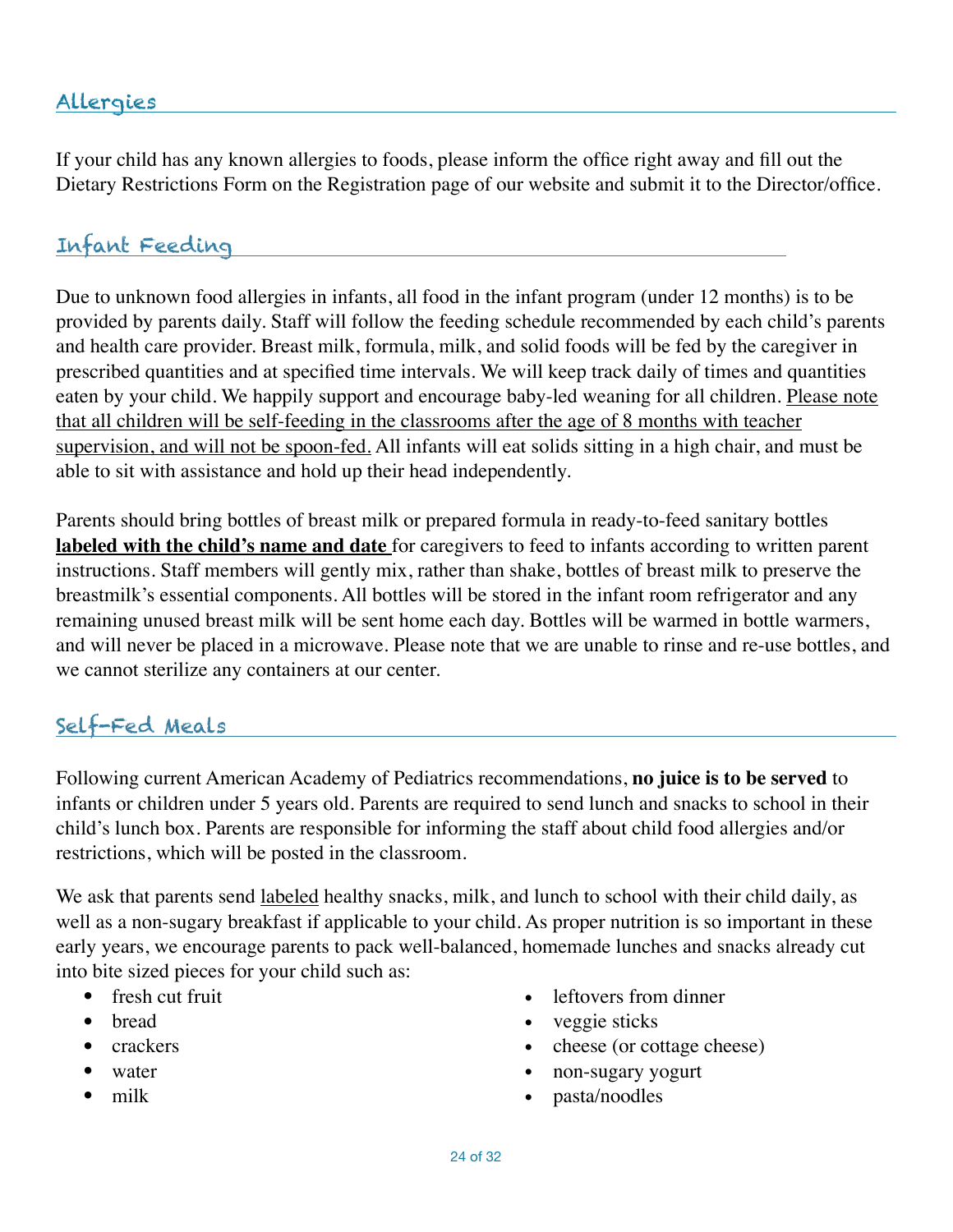We are not able to cook/heat any food for your child or refrigerate any food/milk in the toddler or preschool classrooms. Please send your child's food in a self-contained and insulated lunch bag daily. We request that each lunch box also contain the following non-plastic items to be stored at the center:

• 1 cotton dinner napkin

• Drinking/sippy cup (Thermos for milk)

- 1 bib
- Thermos (for hot lunch)

• 1 set of utensils

In order to promote healthy eating choices that will impact your child into adulthood, we ask that no prepackaged foods, sugary or processed foods or food pouches be sent to school. This will also help us to reduce plastic waste and keep your children healthier! Please send dry/snack foods in non-plastic containers such as reusable cloth snack baggies or other reusable materials. If you need to send baby food jars or pouches to school, you must also provide a serving bowl and spoon for each serving for your child, as we are required to empty the contents of store-bought foods into serving containers to check for any irregularities before your child can eat them. And be sure to label everything so we can be sure it comes back to the right home!

Thank you for helping us to maintain an excellent standard of healthy eating and setting a good example for all children in attendance at our center.

#### **\*Please label each food container, bottle, bag, and lids with your child's name in order to ensure that the correct items are sent home to you daily.**

#### Bottles

Staff will use proper hand washing procedures before handling bottles, and bottles will be labeled and stored properly. Bottles will be warmed in a bottle warmer as microwave use is prohibited. Temperature will be tested before serving.

Any formula or breastmilk left in the bottle after a heating and feeding will not be offered to the child after one hour. Unused breastmilk and formula bottles will be sent home daily. To limit the amount of breast milk that must be thrown away, we ask parents to initially fill bottles with less milk than you think will be necessary for each feeding. Please have additional breastmilk available in bottles if needed.

Bottles will not be propped for infants, as infants will be held close while feeding. Feeding infants who hold their own bottles will be closely monitored. Infants will be held and burped by caregivers. A record of each infant's food intake will be kept daily in Brightwheel, and used bottles will be sent home daily for parents to sanitize.

Please note that we are unable to prepare bottles of formula for your child, so please send formula bottles already prepared and we will refrigerate them. We are also unable to open bottles to remove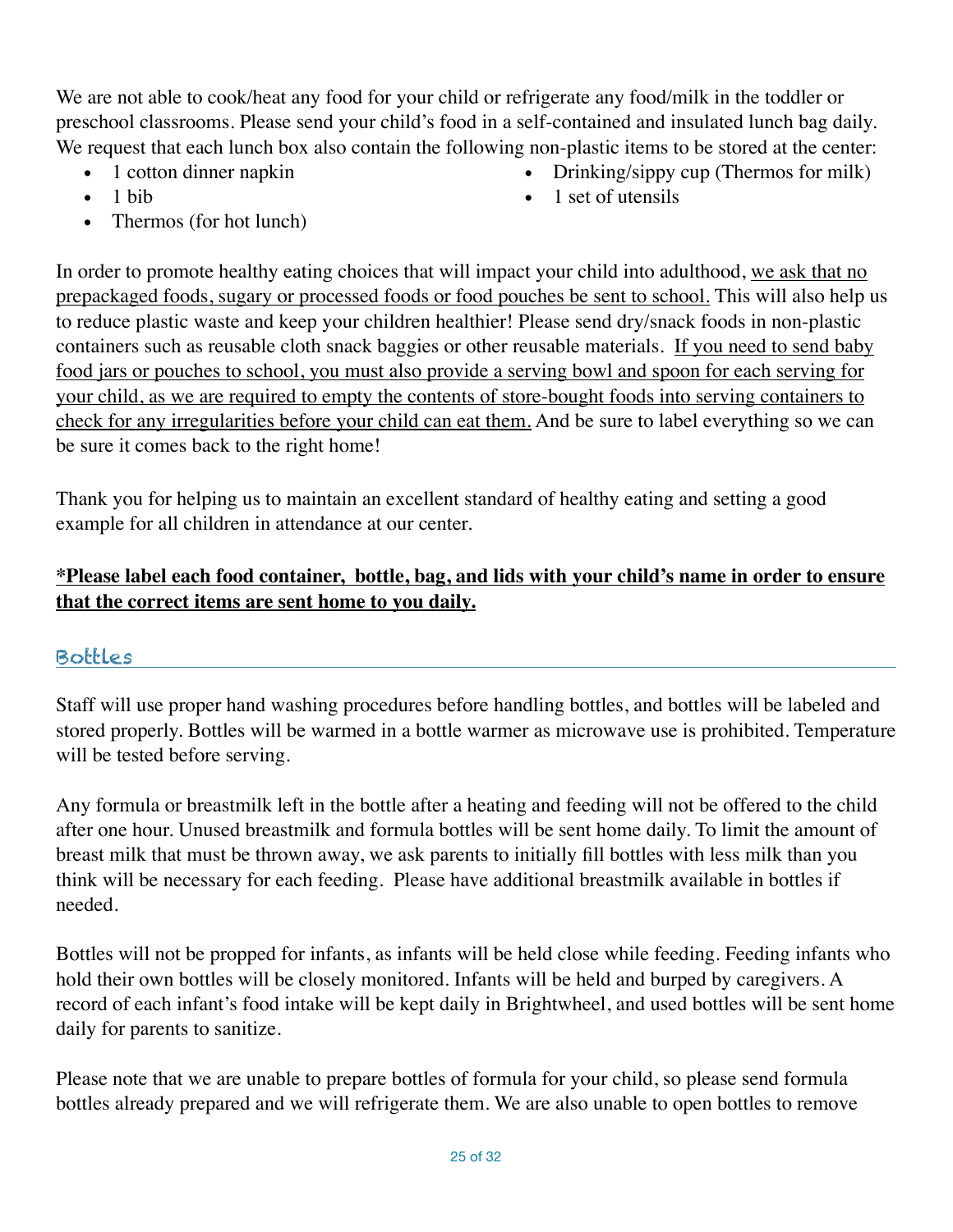inner seals, and we cannot pour milk/breastmilk/formula into bottles from any container. Bottles must be ready to "heat and serve" for sanitary purposes.

Bottle use is generally recommended to be discontinued at the age of 12 months, as we like to move to sippy cups or cups.

# First Solid Foods Feeding (Baby Led Weaning)

When your child is ready for solid foods, we are happy to help here at LPE! We utilize Baby Led Weaning at Le Petit Elephant and more information on Baby Led Weaning is available on our website's "Resources" page. Your child must be able to sit without assistance in a high chair and be able to fully support their own head and neck before we can begin solid/semi-solid feeding. You must also first complete a new Infant Needs and Services Plan and provide it to your classroom teacher before we can begin serving your child solids. This document can be printed from our website on the "Registration" page.

We also ask that any foods that you send for your child meet the following criteria:

- 1. Each food item must have already been introduced at home at least 3 times over a 1-2 week period to check for allergic reactions.
- 2. Each jar/container must be clearly labeled with your child's name. We recommend "Whoozems" brand container labels (they don't come off in the dishwasher).
- 3. If homemade, the food must be in a container ready to serve. We recommend glass jars such as Wean Green cubes or Ball jars.
- 4. If you are sending store-bought baby food jars, you must also send a bowl for the food to be transferred to before we can serve it to your child. We are not allowed to serve food right out of a baby food jar. This bowl will be wiped out and sent home at the end of each day for sanitizing.
- 5. Please send spoons and clean feeding bibs daily.

All surfaces will be cleaned prior to feeding, and staff and children's hands will be properly washed. All food will be properly heated and handled. Food should be sent from home already cut into bite size pieces, appropriate for the child's age. Staff will always be present to assist children during meals, and a record of the food eaten will be kept daily for each child. Each child will be properly cleaned after eating. Table, high chairs, and floor surfaces will be cleaned and disinfected after each feeding. Leftover foods will be stored promptly and sent home daily.

Dirty dishes will be wiped out after use and sent home daily to be sanitized. We allow children to feed themselves finger foods once they have a desire to do so. Staff will always supervise to assist. Please note that, in following the current American Academy of Pediatrics recommendations, **no juice is to be served** to infants or children.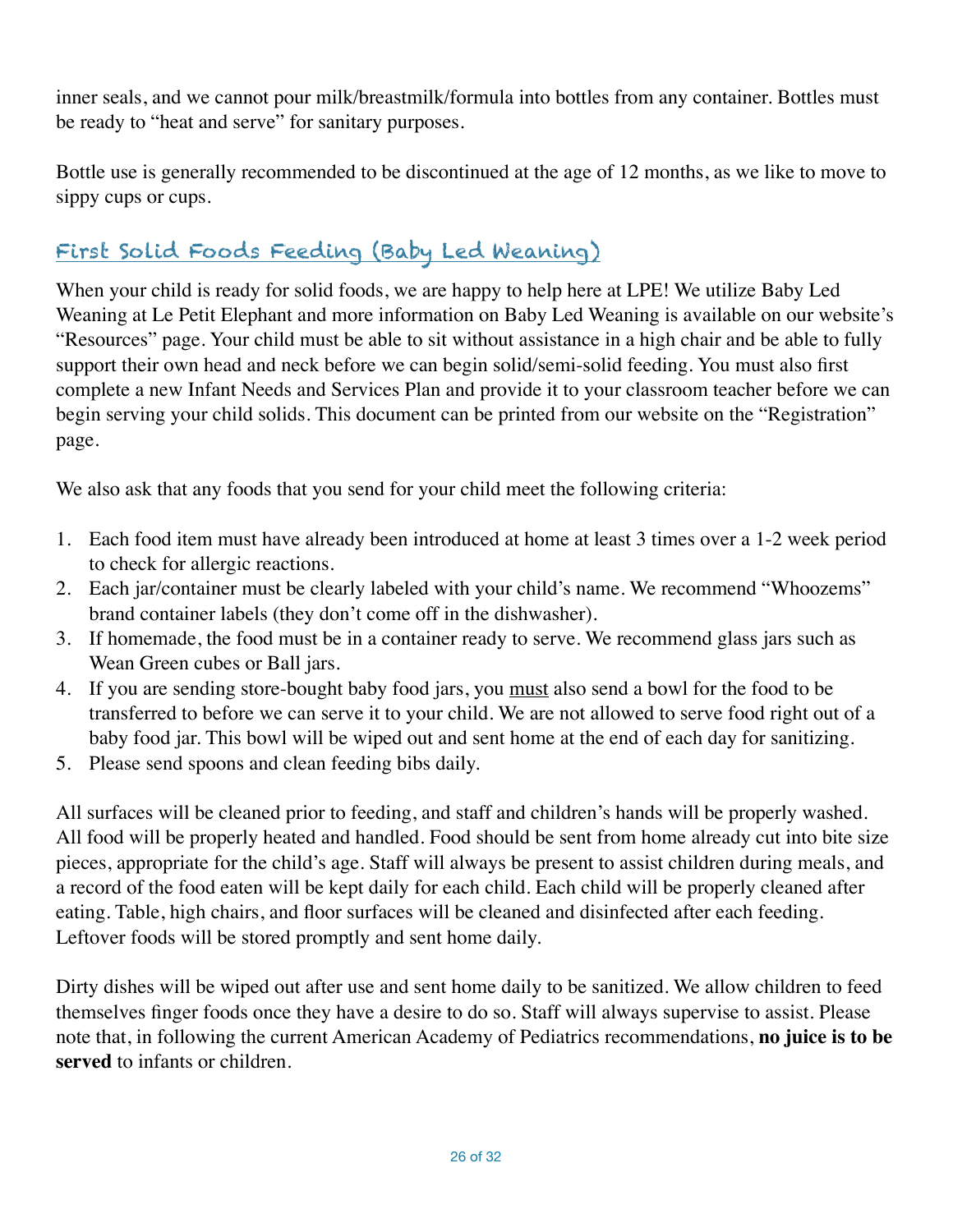#### Our Green Commitment

At LPE, we feel that it is important to teach children to value and respect the environment and their own health from an early age. We are committed to being as safe, non-toxic, and environmentally responsible as we can at Le Petit Elephant Nursery and Preschool. We provide non-toxic, wooden toys for our students to play with, we only use non-toxic solutions for cleaning and disinfecting, and we always recycle. We believe that it is very important to teach and model for our children what it means to be environmentally responsible citizens.

We ask parents to please send lunches and snacks in re-usable, non-plastic containers whenever possible. Stainless steel, glass, and fabric snack pouches are a great alternative to plastic sandwich and snack bags, and are better for the environment! This will also help us reduce our waste at LPE.

#### Baby-wearing

At Le Petit Elephant, we are big advocates of baby-wearing from birth! Our teachers are happy to accommodate your child's desire to be worn as often as they are able. We ask that parents provide the baby carrier that they wish for staff to use on a daily basis. Please note that we are not able to accommodate slings/wraps in our infant center. We can happily accommodate soft-structured carriers such as the Ergo, Moby, Boba, Tula, Beco, etc. Please provide a labeled carrier daily for your child if you wish for them to be worn, and please include this in your infant needs and services form. Carriers will be sent home to be washed as needed.

# Breastfeeding Support

Le Petit Elephant Nursery and Preschool fully supports breastfeeding. We welcome and encourage mothers to nurse their babies during program time as they wish. Some enjoy sitting in the classroom to chat with the children and staff, while other parents prefer a quiet, private visit with their children. The infant room includes rocking chairs that mothers may use at any time. In fact, any parent is welcome to come and join us for lunch or whenever you are free.

# Naps/ Sleeping Policies

Naps and rest periods are provided as needed. Parents are consulted regarding their child's sleeping pattern and behavior. A record of each child's daily sleeping pattern will be maintained. Any difficulties or changes in sleeping patterns will be reported to parents.

We provide cribs or mats for napping, and children are supervised even when sleeping. You are expected to provide a crib-sized sheet (and waterproof cover for Infants in Room 1). Please note, if your child is under 12 months old, they cannot have any attachment to their pacifier in their crib (pacifier clip or animal attachment). If your child is over 12 months old, you may also provide seasonally appropriate covers. If your 12 months or older child has a special blanket, or small stuffed toy that will help in settling down to sleep, send that along too. That toy will need to remain in their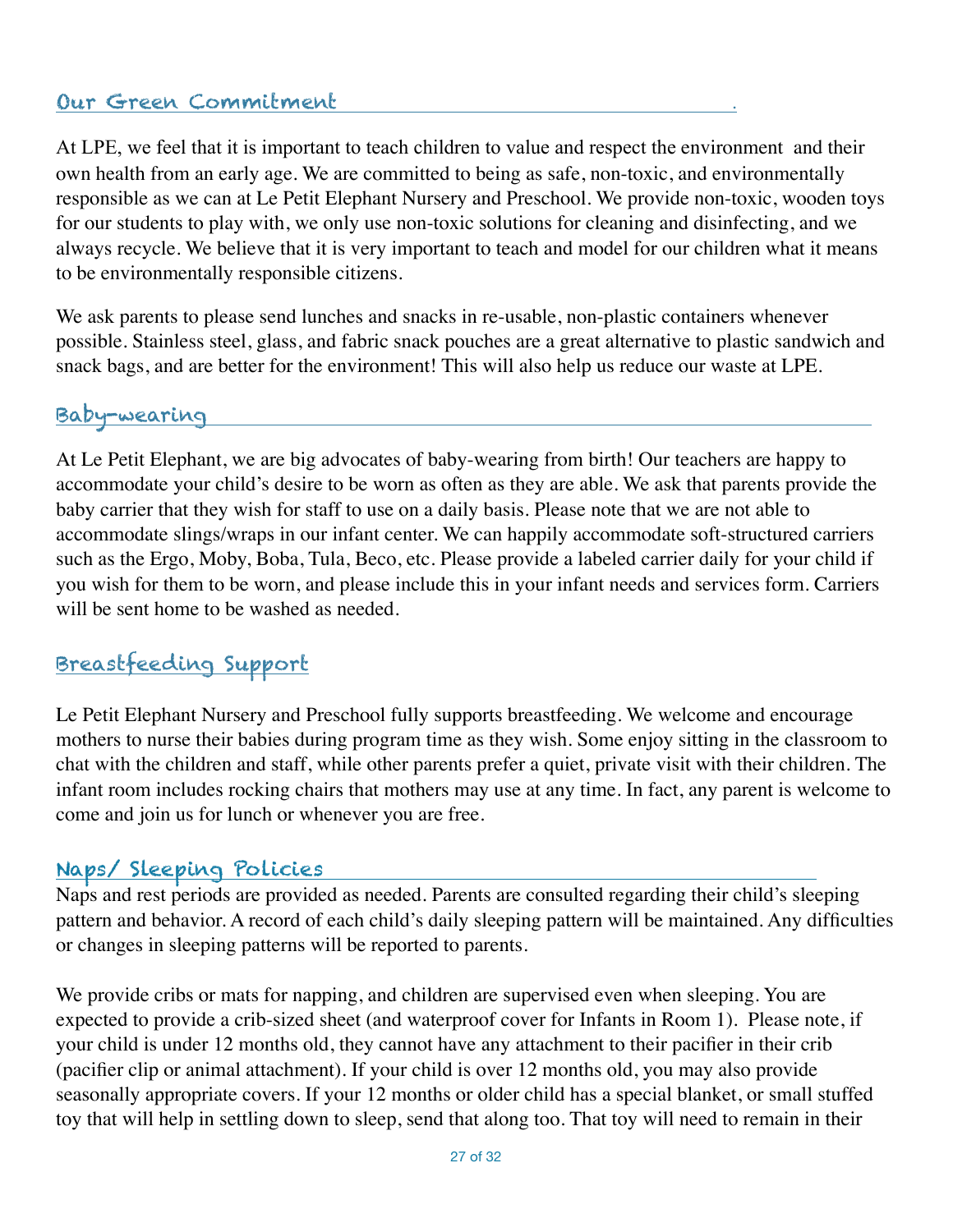nap bag except during nap time. Bed linens should be taken home at the end of the week and washed weekly. Please label everything with your child's name!

Please note that we do not allow children to cry for any extended period of time in their cribs per the Ferber method or "Cry It Out" and we discourage the use of this method while your child is in our care as it creates difficulty during nap time for your child and others. We will hold, bounce, rock, swing, feed, sway, pat, and/or sing your child to sleep as needed.

#### SIDS Precautions

In keeping with recommendations of the American Academy of Pediatrics to reduce the risk of SIDS, babies are placed on their backs when napping. If your pediatrician recommends another sleeping position, you must provide a written note from the doctor.

Please note that children under the age of 12 months will be placed only in a crib, and only on a fitted crib sheet. We do not cover sleeping infants under the age of 12 months with a blanket, nor do we place a pillow or any other item in the crib with them. Please send seasonally appropriate clothing for your child to sleep in so they are at a comfortable sleeping temperature.

Swaddling is not permitted in a child care center setting, but we encourage sleep sacks if your child responds well to them.

#### Diapers

We ask parents to supply diapers for infants under 2 years old and preschoolers that are not yet potty trained, as well as a water proof changing pad. Please send in 1 days supply of diapers at a time for your child (usually 5-6 diapers daily) or leave a small stash in your child's classroom diaper cubby. If you need us to apply diaper cream/coconut oil/ointment on your child, please send it in with your child's name written on it. You will also need to fill out a "Parents Consent for Administration of Medication" form from the Registration page of our website to let us know when and how often it should be used on your child.

The center will provide disposable wipes for diaper changes. If you would like us to use commercially packaged wipes or other diapering products, please bring them along. Your child's caregivers will inform you when supplies are running low. We happily support cloth diapering so if you use cloth diapers rather than disposables, please make arrangements with the teachers for storing and picking up soiled ones. Please label everything.

Diapers will only be changed on the changing table separate from eating areas. No bottles, pacifiers or food are allowed on the changing table. Hands of staff and infants shall be properly washed after diapering, and the changing table is disinfected after each use.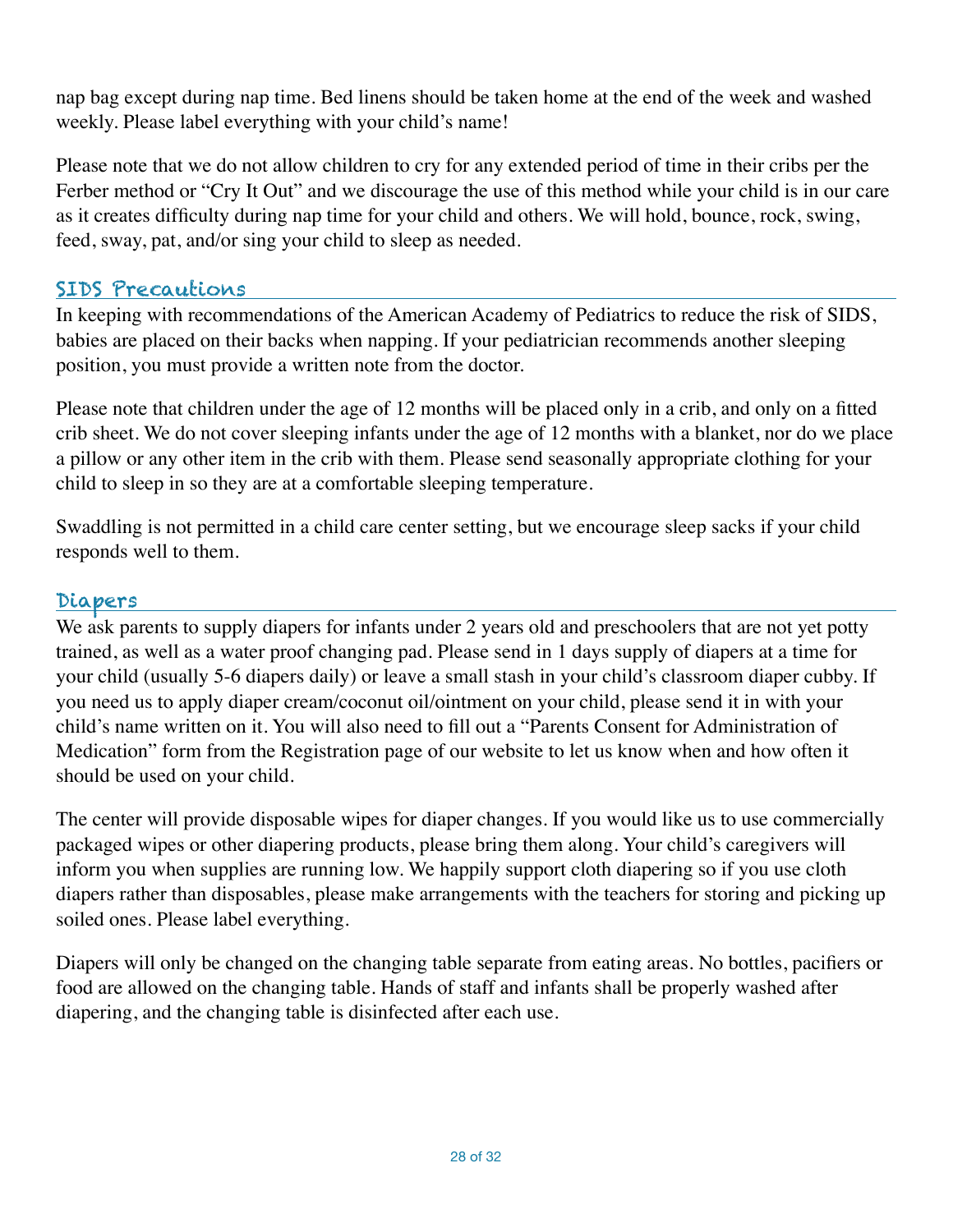#### Toilet Learning

When you feel that your child is ready for toilet learning at LPE, we are happy to help! Your first step will be to visit our website <http://www.lpenapa.com/toilet-learning-at-lpe.html>. Please review this page and follow the instructions outlined. Once your child has had 3-4 weeks of successful toilet learning at home without an adult prompting them, and is able to complete the tasks on the checklist provided on our website, please contact the Director to set up a toilet training plan before we can begin toilet learning at LPE. When your child is potty learning, we ask that you send in underwear (not pull ups) for your child to school. Please make sure your child has plenty of extra clothes, underwear, socks, and shoes during potty learning as accidents do occur, sometimes multiple times per day.

# Emergency Procedures

#### Fire

In case of a fire, staff will escort the children to meet at the entrance door of the classroom. Fire drills will be practiced monthly at either exit door in case one of the exits is blocked. A safe area away from the building will be designated. Outside in the safe area the children's attendance will be taken and checked against the daily attendance records. Fire alarms and smoke detectors will be tested monthly, and a qualified person will inspect the fire extinguishers yearly.

# Earthquake

Earthquake drills will be covered annually. Earthquake drills consist of the "duck and cover" procedure. A designated off site safe zone will be designated at the beginning of each school year and given in writing. Children will be supervised by a staff member until they can be released to parents or authorized individuals listed on their emergency card. Emergency supplies such as water, food, and first aid equipment are kept in the classroom for such emergencies.

#### Accidents

If a child is injured and the injury is minor, first aid (clean wound, band aid) will be administered. A daily record of injuries to the children shall be kept in the center injury logbook. Records of injuries shall be reviewed by the director with the staff at least twice each year in order to determine that all preventive measures are being taken. There shall be documentation in the log book that reviews have taken place.

In the event of a serious injury or any injury to the head, the parents will be contacted immediately. If the parents cannot be reached, the school will contact the emergency numbers on the emergency forms completed by the parent at the time of enrollment. In the case of an emergency, the child will be transported to the hospital by ambulance. A teacher will accompany the child. The parents and physicians will be notified immediately.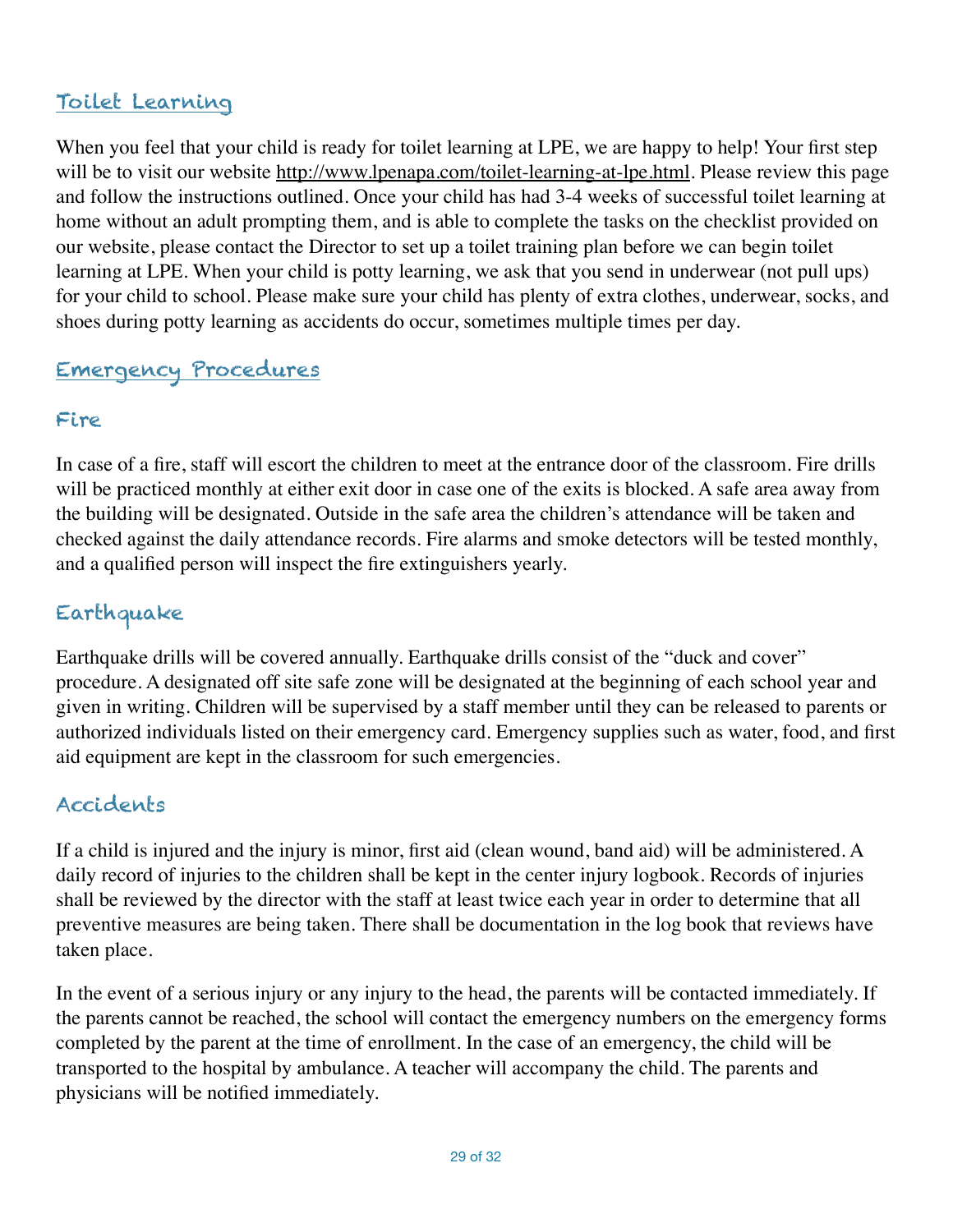#### LPE Heat, Fire and Smoke Protocols

Wildfires are now an unfortunate part of the Napa landscape. They create significant safety hazards for our school community. This section provides guidelines to address health and safety concerns related to fire and smoke.

Heat: We follow guidance from the American Academy of Pediatrics regarding outside temperatures for children's playground time:

- 1. When the temperatures are below 90F, all LPE children play outside in the mornings between 7:30am-12pm and afternoons as regularly scheduled from 3:30p-5:30p.
- 2. When temperatures are between 90-99F in the morning or afternoon, preschool age children (ages 2-5 years) go outside between 7:30am-10am and from 4:15p-5:30p.
- 3. When temperatures are between 90-99F in the morning or afternoon, infant age children (under 24 months old) remain indoors in their temperature controlled classrooms or go for short stroller walks in the shade to get some fresh air.
- 4. When temperatures are 100F+ at any point during the school day, all children will remain indoors in their temperature controlled classrooms.

Fires: We follow guidance from Cal Fire and Napa County regarding evacuations, warnings, and school closures. In the event of a PSPS or a power outage projected by PG&E to last for more than 2 hours, LPE will need to initiate early release for all students and staff. Parents will be contacted via Brightwheel.

**Smoke:** Wildfires create smoke that can negatively impact the air quality in Napa and inside of our classrooms. We serve a sensitive population of children between 6 weeks and 5 years old, a time during which lungs are still developing.

| AQI Basics for Ozone and Particle Pollution |                                                 |                    |                                                                                                                                              |  |
|---------------------------------------------|-------------------------------------------------|--------------------|----------------------------------------------------------------------------------------------------------------------------------------------|--|
| Daily AQI<br>Color                          | Levels of Concern                               | Values of<br>Index | Description of Air Quality                                                                                                                   |  |
| Green                                       | Good                                            | 0 to 50            | Air quality is satisfactory, and air pollution poses little or no risk.                                                                      |  |
| Yellow                                      | Moderate                                        | 51 to 100          | Air quality is acceptable. However, there may be a risk for some people, particularly those who are unusually<br>sensitive to air pollution. |  |
| Orange                                      | <b>Unhealthy for Sensitive</b><br><b>Groups</b> | 101 to 150         | Members of sensitive groups may experience health effects. The general public is less likely to be affected.                                 |  |
| Red                                         | <b>Unhealthy</b>                                | 151 to 200         | Some members of the general public may experience health effects; members of sensitive groups may<br>experience more serious health effects. |  |
| Purple                                      | Very Unhealthy                                  | 201 to 300         | Health alert: The risk of health effects is increased for everyone.                                                                          |  |
| Maroon                                      | <b>Hazardous</b>                                | 301 and<br>higher  | Health warning of emergency conditions: everyone is more likely to be affected.                                                              |  |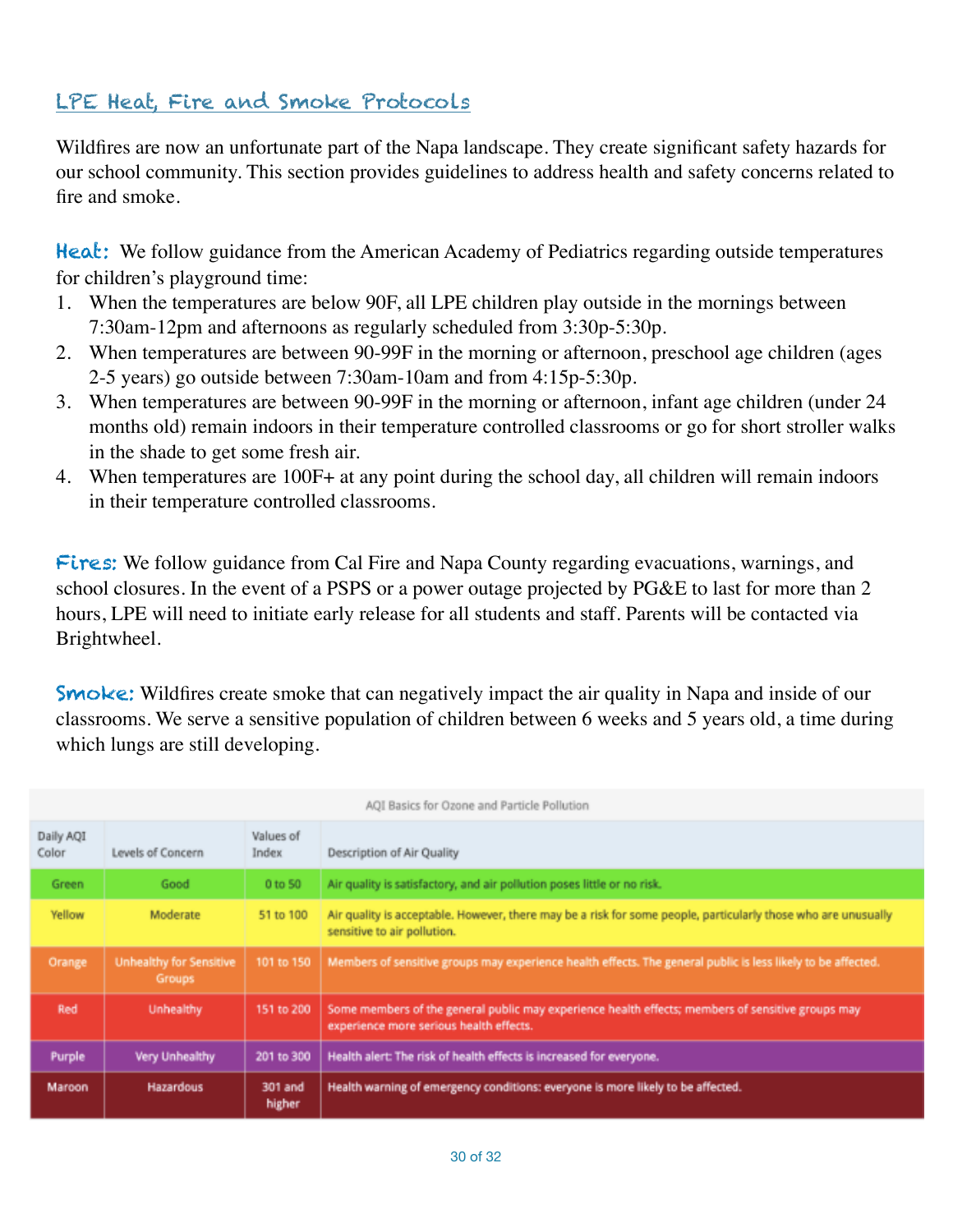1. When smoke is present, we monitor the Air Quality Index (AQI), using standard measurements identified by the Environmental Protection Agency (EPA). We will track the AQI utilizing a variety of reliable sources including AirNow/EPA and BAAQMD (Bay Area Air Quality Management District). Per advice from Napa County, we do not rely on data from the Purple Air website. The BAAQMD advises that Purple Air Monitors are low-cost air monitoring sensors that can produce readings that are 2-3 times higher than regulatory monitors that undergo routine EPA calibrations and accuracy/precision checks. These monitors have been shown to be misrepresentative of particulate matter in situations like the wildfire smoke, and very high readings should be interpreted with caution.

2. Based on guidance from the Napa County Department of Public Health and criteria established by the Centers for Disease Control (CDC) and EPA, we limit outside activity as follows:

Green (AQI 1-50): All students outside per regular schedule.

Yellow (AQI 51-100): All students outside per regular schedule and any children who are unusually sensitive to air pollution are monitored for symptoms.

Orange (AQI 101-150): All students remain indoors.

Red (AQI 151+): LPE is closed.

3. When the AQI is >150 we close the school. If forecast in advance, we will not open school the following day. If the AQI rises above 150 during the school day, we initiate an early release for all students and staff.

4. During fire season, we replace all HVAC air filters with those of a rating at or above MERV13 or APR2200.

5. When the AQI is >100, we implement the following HVAC practices in all school buildings:

a. Turn classroom HVAC controls to the "Fan-On" position. This will keep the fan units on all the time, filtering the air through our fine particulate filters.

- b. Keep all windows firmly and fully closed.
- c. Keep the children indoors.

# Emergency Closure Policy

In the event of an emergency, please note that LPE follows NVUSD's emergency closures procedures, with the exception of wildfires (see below). If LPE is closed for any amount of time due to an emergency, tuition will not be reimbursed so we may continue to pay our teachers, our rent and all of our fixed costs. Tuition will still be due on the 1st of each month even during an emergency closure.

Specifically in the event of wildfires in Napa or surrounding counties, if the AQI (air quality index) is under 150, LPE will remain open. If the AQI is over 150, this air quality is not considered safe for infants and children under 6 years old, and LPE will close and remain closed until the AQI returns to safe levels (under 150). Please keep in mind that we cannot guarantee safe air quality in our buildings